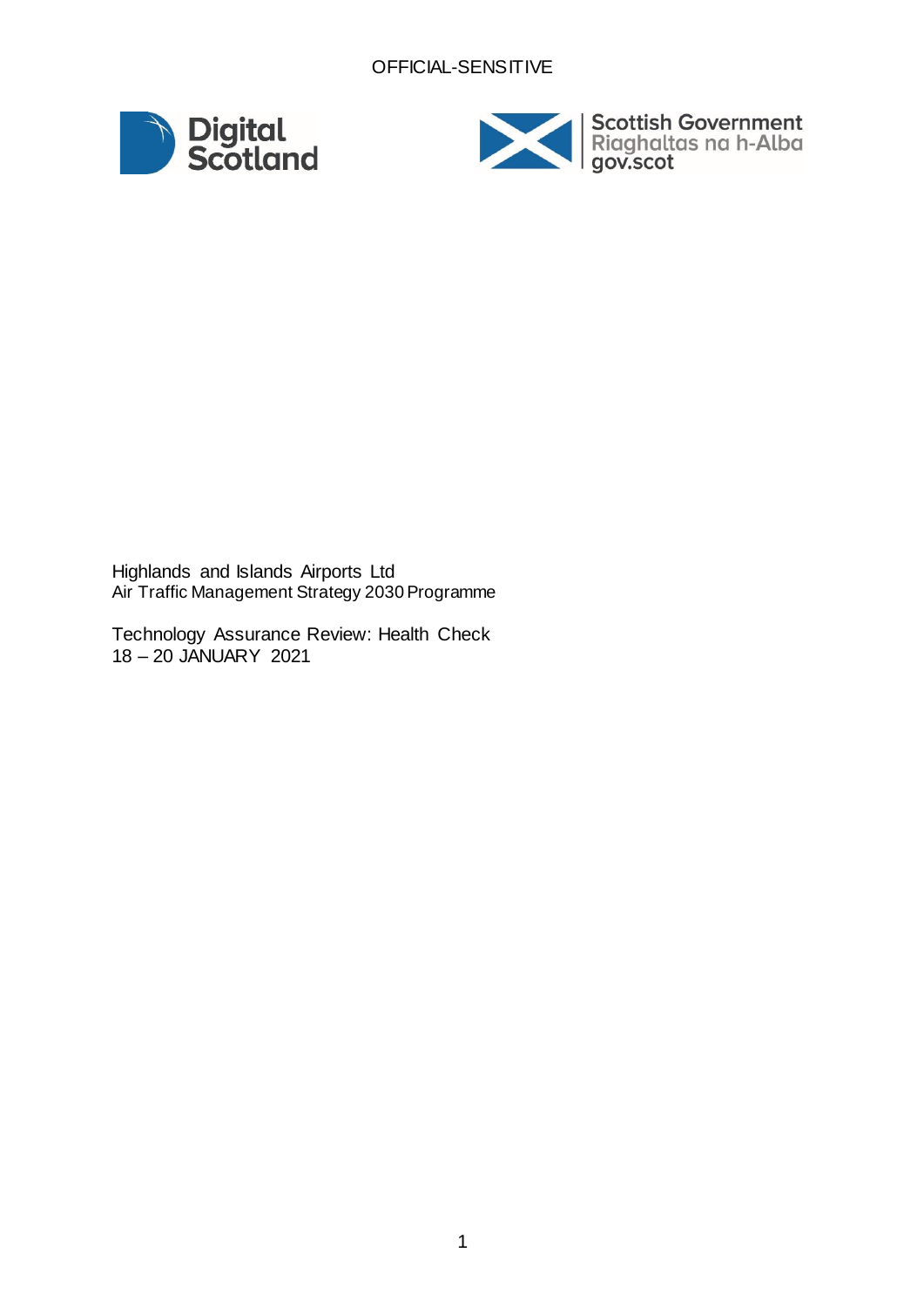| <b>Report status</b>                                                            | <b>FINAL</b>                                                                             |
|---------------------------------------------------------------------------------|------------------------------------------------------------------------------------------|
| Date(s) of review                                                               | 18/01/2021 to 20/01/2021                                                                 |
| Draft report issued to Digital Assurance<br>Office and Senior Responsible Owner | 20/01/2021                                                                               |
| Final report issued to Digital Assurance<br>Office and specified distribution   | 11/02/2021                                                                               |
| Stop/Go Recommendation                                                          | Proceed to the next stage with<br>conditions.                                            |
| Delivery Confidence Assessment                                                  | AMBER/RED                                                                                |
| Senior Responsible Owner                                                        | [redacted name]<br>Chief Operating Officer, Highlands and<br><b>Islands Airports Ltd</b> |
| <b>Accountable Officer</b>                                                      | <b>redacted namel</b><br>Managing Director, Highlands and<br><b>Islands Airports Ltd</b> |
| <b>Investment Decision Maker</b>                                                | <b>redacted namel</b><br>Managing Director, Highlands and<br><b>Islands Airports Ltd</b> |
| Scottish Government's Portfolio<br>Accountable Officer                          | [redacted name]<br><b>Chief Executive, Transport Scotland</b>                            |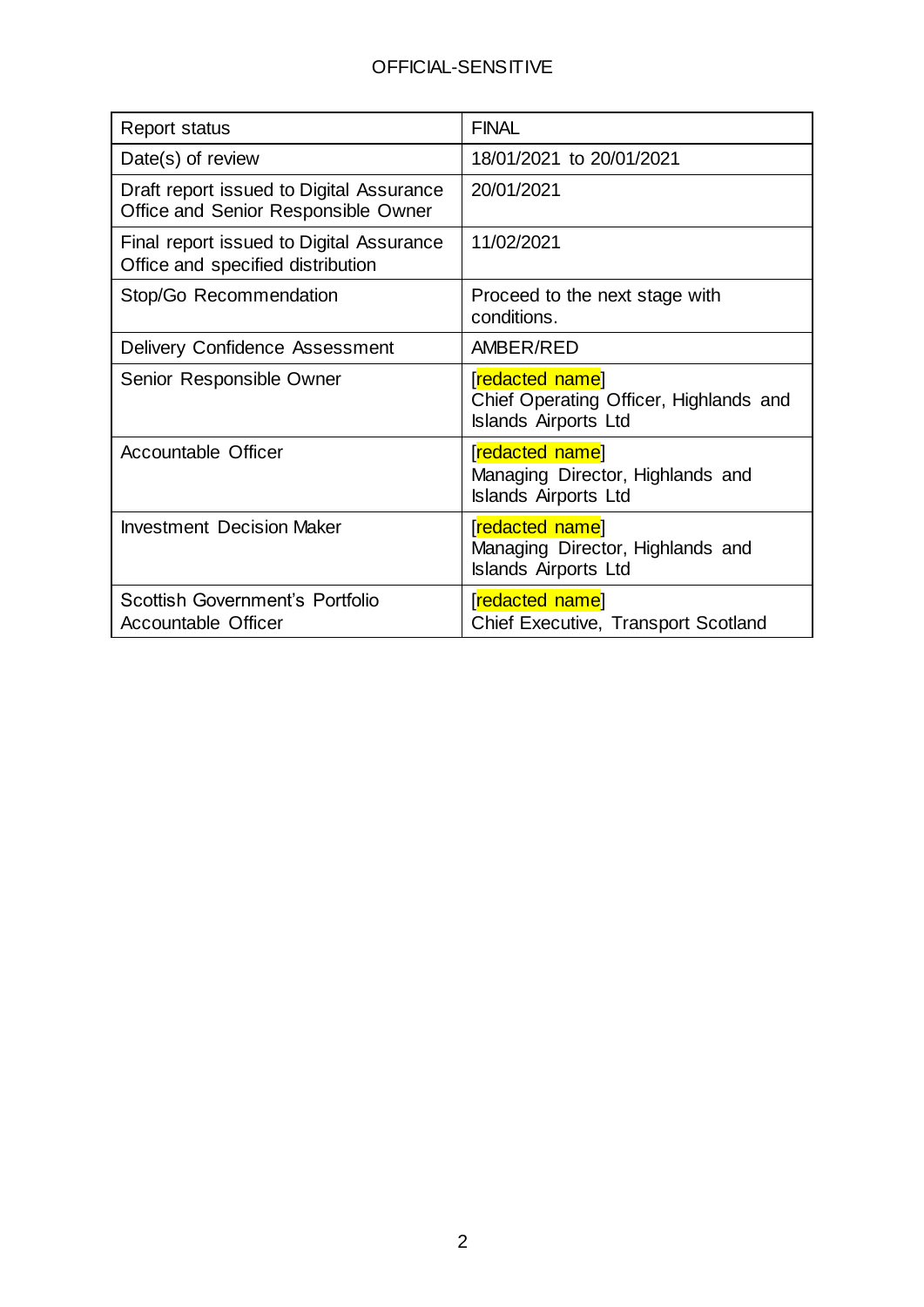| 1 <sub>1</sub> |                                                            |  |
|----------------|------------------------------------------------------------|--|
| 1.1            |                                                            |  |
| 1.2            |                                                            |  |
| 1.3            |                                                            |  |
| 1.4            |                                                            |  |
|                |                                                            |  |
| 2.1            |                                                            |  |
| 2.2            |                                                            |  |
| 3 <sub>1</sub> |                                                            |  |
| 3.1            |                                                            |  |
| 3.2            |                                                            |  |
| 3.3            |                                                            |  |
| 3.4            |                                                            |  |
|                |                                                            |  |
| 4.1            |                                                            |  |
| 4.2            |                                                            |  |
| 4.3            |                                                            |  |
| 4.4            |                                                            |  |
| 4.5            |                                                            |  |
| 4.6            |                                                            |  |
| 4.7            |                                                            |  |
|                | 5. Previous Technology Assurance Review Recommendations 18 |  |
| 5.1            |                                                            |  |
| 6.             |                                                            |  |
| 6.1            |                                                            |  |
| 7.             |                                                            |  |
|                |                                                            |  |
|                |                                                            |  |
|                |                                                            |  |
|                |                                                            |  |
|                |                                                            |  |
|                |                                                            |  |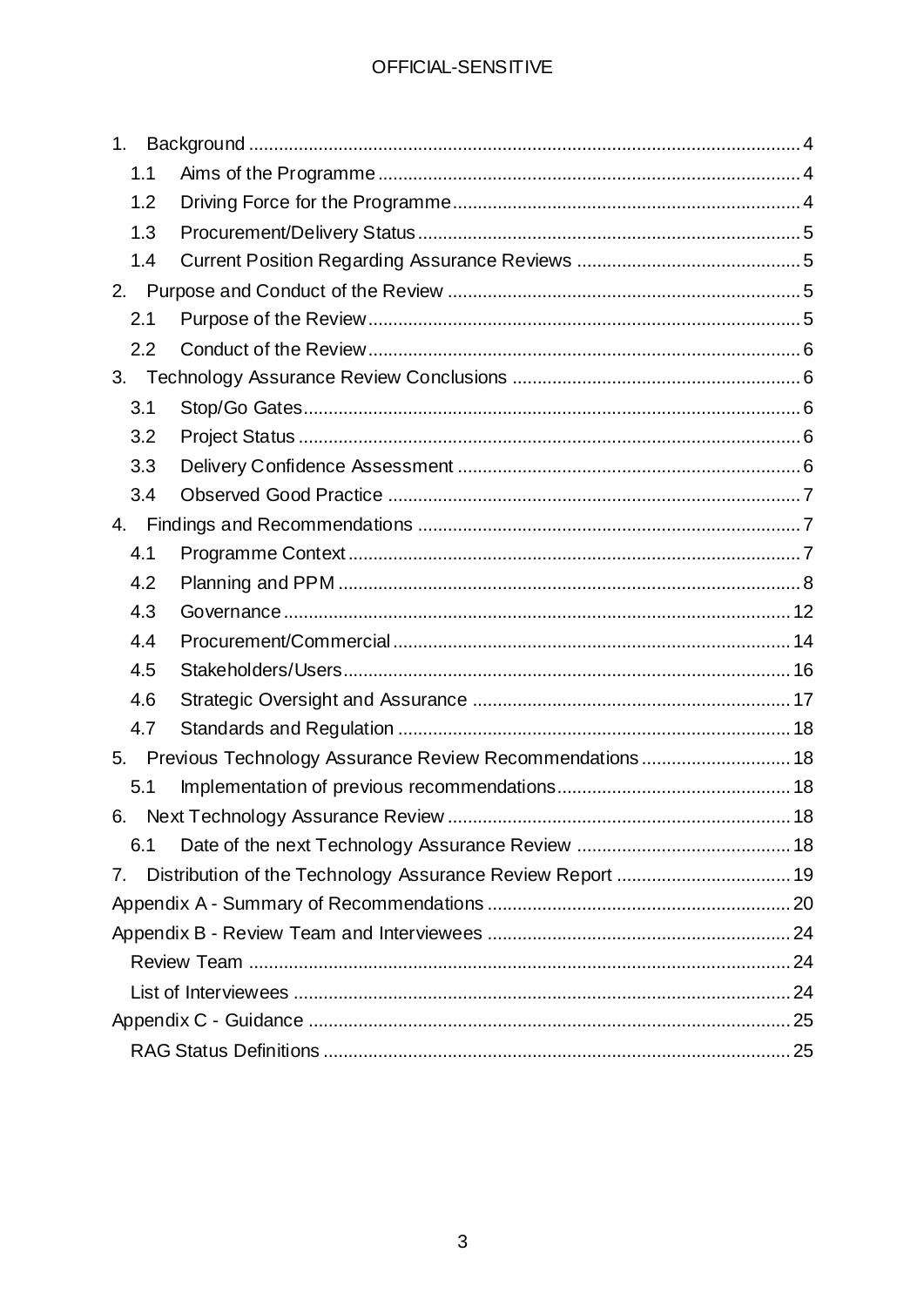## <span id="page-3-0"></span>**1. Background**

#### <span id="page-3-1"></span>1.1 Aims of the Programme

1.1.1 The Programme will provide a sustainable air traffic service for the Highlands and Islands Airports Limited (HIAL) group by modernising HIAL Air Traffic Control (ATC). This includes Centralised Surveillance, Airspace Change and a Remote Tower Solution (RTS).

1.1.2 Currently all ATC is done on the airport sites, in some cases using old or limited technology, with teams that are struggling to meet their manpower resiliency requirements. The Programme will:

- Create a new ATC centre in Inverness, using modern technology and methodologies
- Introduce Surveillance (RADAR etc.) across the HIAL estate (where appropriate)
- Introduce Controlled Airspace across the HIAL estate (where appropriate)
- Centralise all ATC roles in the new facility to improve resilience of operation.

1.1.3 The end result will be the provision of approach surveillance service (sensors, processing and a centralised suite of approach positions) and Remote or "digital" aerodrome service at 5 Airports.

#### <span id="page-3-2"></span>1.2 Driving Force for the Programme

1.2.1 HIAL is facing a number of challenges to ensure the resilience of Air Traffic Control (ATC) operations and the continuation of safe, efficient air travel though the Highlands and Islands:

- Low staff numbers and difficulties with resilience, recruitment and retention have, in some instances, led to airport closures
- The changing regulatory environment and compliance with new policies on safe service provision requires change.
- There is an urgent need to modernise an ageing infrastructure and outdated methods of controlling air traffic.
- There is a need to create a competitive edge in the operation and ultimately deliver a more sustainable and cost-effective service.
- Sustainable air traffic control is the foundation stone for air connectivity in the Highlands and Islands.

1.2.2 Following an independent scoping study to assess the options for Air Navigation Service Provision (ANSP) at HIAL's 11 airports, approval to begin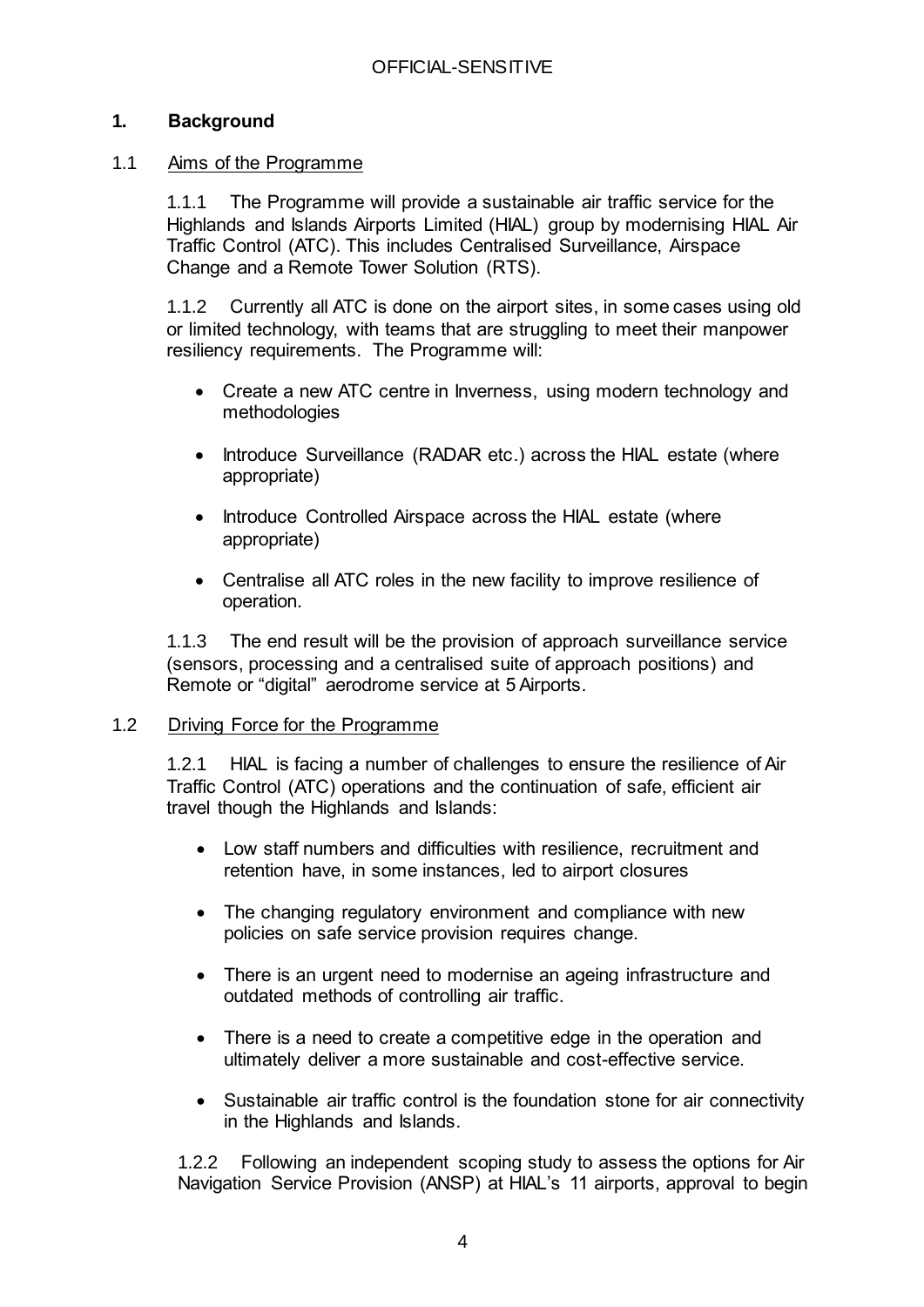the Air Traffic Management Strategy (ATMS) Programme was granted by the Scottish Government in 2018. The programme has been underway since late 2018 and an options appraisal was developed to meet HIAL's Air Traffic Service (ATS) requirements.

1.2.3 The options appraisal was considered by the HIAL Board and approval to progress with Option 4 'Centralisation with Operational Efficiency' was granted. This option provides improvements and delivery of a more efficient centralised operation.

1.2.4 A Business Case was prepared and submitted to Transport Scotland in December 2019 seeking approval and funding to proceed with Option 4.

#### <span id="page-4-0"></span>1.3 Procurement/Delivery Status

1.3.1 Based on the documentation provided the Programme consists of 2 AFIS projects and 16 live projects. Of the live projects 4 contain procurement activity at varying stages in the procurement process. In terms of procurement, this review focuses on the Remote Tower Solution and Surveillance Solution\*.

- 1.3.2 The constituent projects for procurement are:
	- Sumburgh Approach Radar
	- Remote Tower Solution \*- PIN issued 4/2020
	- Surveillance Solution \*
	- Connectivity Services Provision
	- Contingency Centre

#### <span id="page-4-1"></span>1.4 Current Position Regarding Assurance Reviews

This is the first Technology Assurance Framework review for this programme.

#### <span id="page-4-2"></span>**2. Purpose and Conduct of the Review**

#### <span id="page-4-3"></span>2.1 Purpose of the Review

- 2.1.1 The purpose of this Health Check is to:
	- Provide assurance to the SRO that the programme's initiation and mobilisation is sound; to retrospectively review the approach to procurement and look at future procurement activity.
	- To make recommendations for any future mandatory Technology Assurance Framework (TAF) assurance and timings for this.

2.1.2 This report is an evidence-based snapshot of the project's status at the time of the review. It reflects the views of the independent Review Team, based on information evaluated during the review, and is owned by the Digital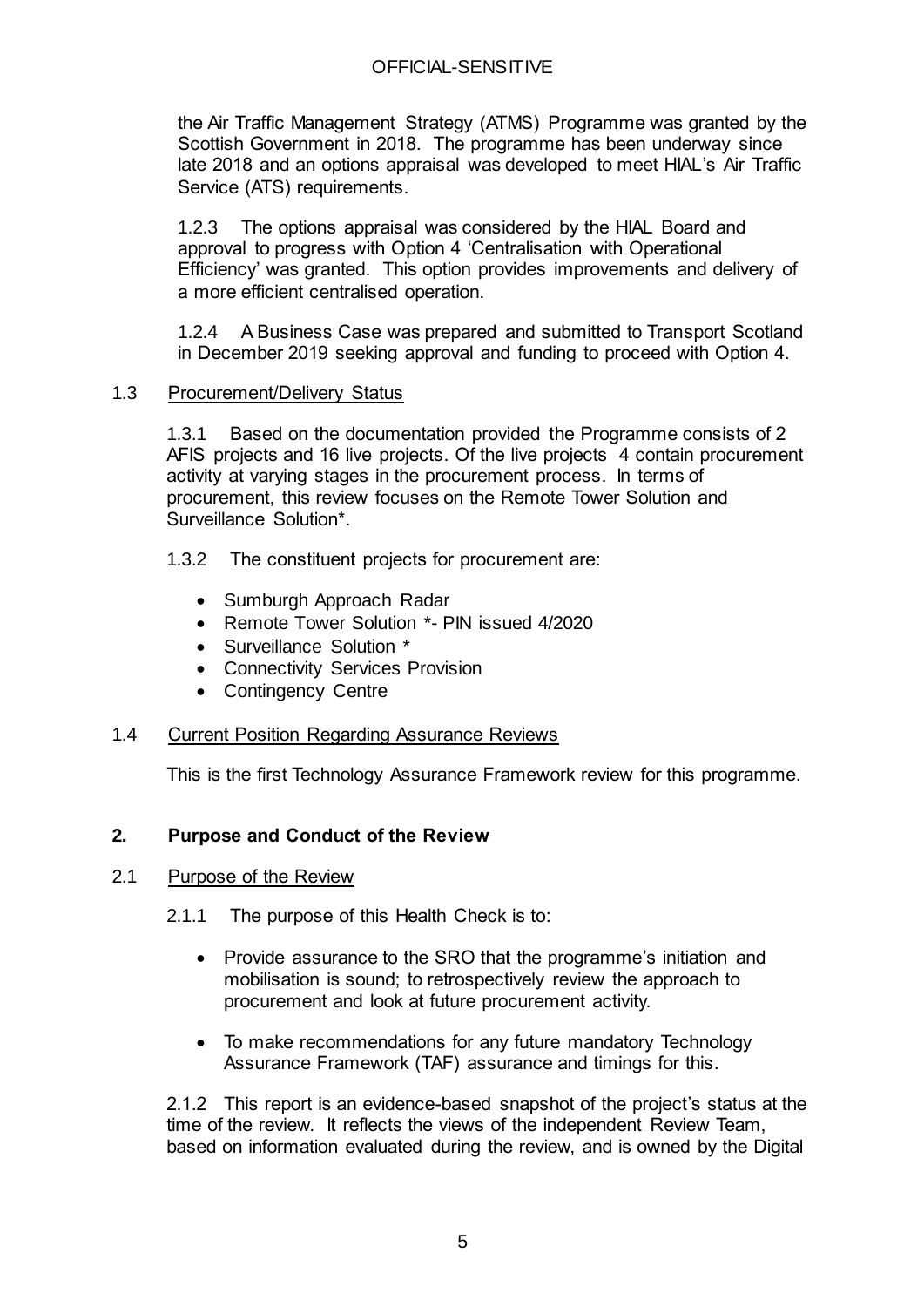Assurance Office (DAO) who will decide on appropriate distribution and escalation based upon the findings of the Review Team.

## <span id="page-5-0"></span>2.2 Conduct of the Review

2.2.1 The Technology Assurance Review Health Check was carried out on 18/01/2021 to 20/01/2021 by videoconference.

2.2.2 The Review Team members and the people interviewed are listed in [Appendix B.](#page-23-0)

2.2.3 The Review Team would like to thank the SRO, the ATMS Programme Director and Programme Team and all interviewees for their support and openness, which contributed to the Review Team's understanding of the project and the outcome of the review. Our thanks also to [redacted name] and **[redacted name**] for their excellent logistical and administrative support throughout the process.

## <span id="page-5-1"></span>**3. Technology Assurance Review Conclusions**

#### <span id="page-5-2"></span>3.1 Stop/Go Gates

3.1.1 Stop/Go gates are held at key stages of major projects, which are defined by the definition in the Scottish Public Finance Manual<sup>1</sup>. Where a "Stop" assessment is made, an Accountable Officer will only be able to proceed where the relevant recommendations have been addressed or, exceptionally, the lead Minister agrees this arrangement with the Cabinet Secretary for Finance.

#### <span id="page-5-3"></span>3.2 Project Status

3.2.1 **The Review Team recommend that the project should proceed to the next stage with conditions.** Where a "Stop" recommendation has been given the specific recommendations which must be addressed prior to a review of this status are highlighted within the Summary of Recommendations at [Appendix A.](#page-19-0)

#### <span id="page-5-4"></span>3.3 Delivery Confidence Assessment

3.3.1 The Review Team finds that the overall delivery confidence assessment is **Amber/Red.** The RAG status definitions are shown at [Appendix](#page-24-0) C.

3.3.2 The Review Team finds that successful delivery of the project / programme is in doubt with major risks or issues apparent in a number of key areas. Urgent action is needed to ensure these are addressed. The factors

j <sup>1</sup> Scottish Public Finance Manual, Major Investment Projects,

[https://www.gov.scot/publications/scottish-public-finance-manual/major-investment-projects/major](https://www.gov.scot/publications/scottish-public-finance-manual/major-investment-projects/major-investment-projects/)[investment-projects/](https://www.gov.scot/publications/scottish-public-finance-manual/major-investment-projects/major-investment-projects/).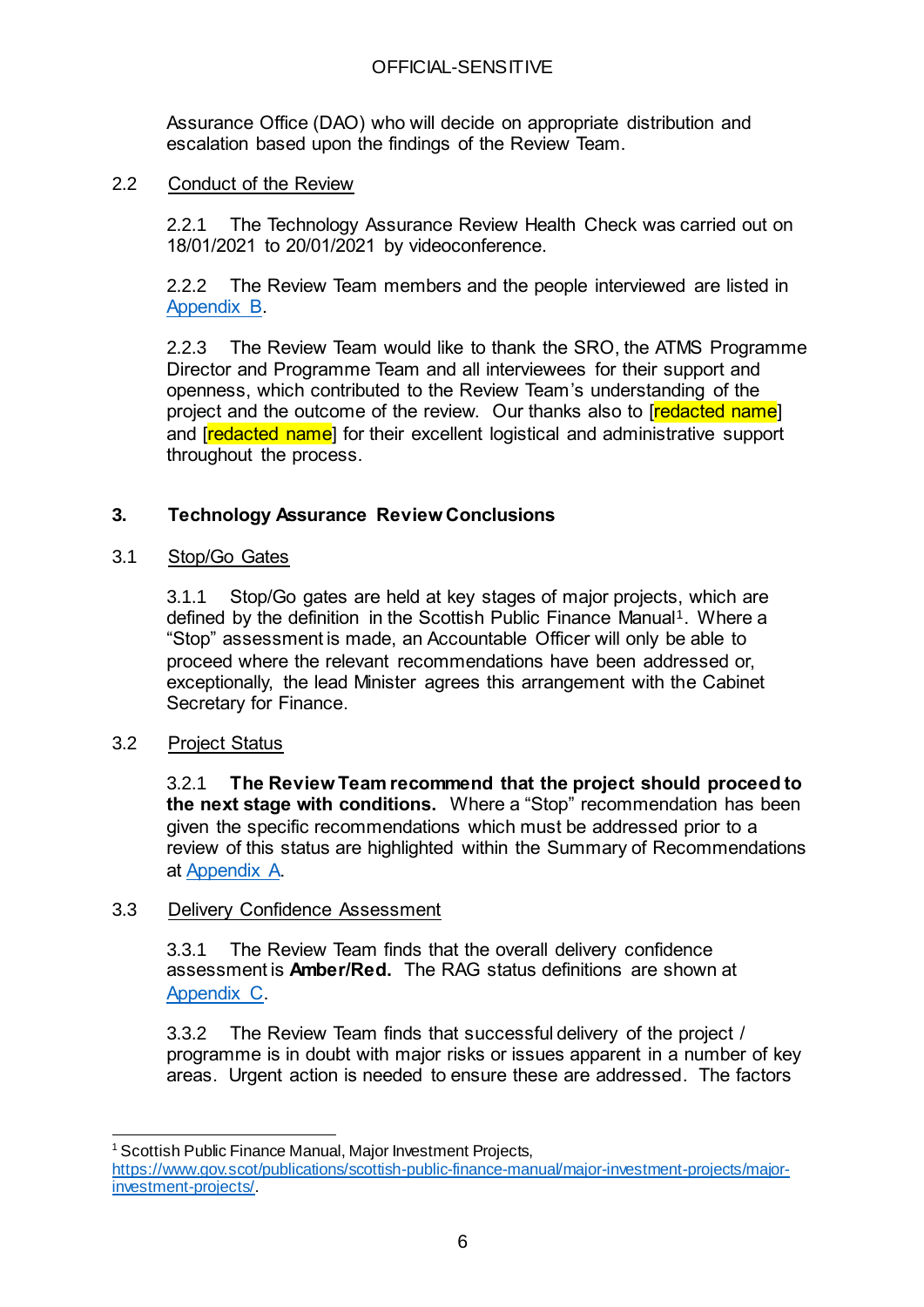that contribute to this rating are reflected in the critical recommendations at the end of this report and include:

- Lack of clear coherent visibility and transparency across the programme and down to the constituent projects. Significant shortfalls in programme management including risk management, planning and resource.
- Misalignment of governance with the needs of the programme combined with a lack of clarity regarding roles, responsibilities, delegations, approvals and decision making.
- The level of resourcing and skills and capabilities are currently well below what would be required for a programme of this size, complexity and criticality.

## <span id="page-6-0"></span>3.4 Observed Good Practice

- 3.4.1 Seeking learning from other sources and applying it in real time
- 3.4.2 Experienced senior management
- 3.4.3 Excellent communications and engagement

## <span id="page-6-1"></span>**4. Findings and Recommendations**

#### <span id="page-6-2"></span>4.1 Programme Context

4.1.1 The ATMS programme is acknowledged as the biggest and most complex programme that HIAL has (ever) undertaken and is transformational for the way that HIAL delivers air traffic management. Whilst it includes some significant new technology and processes to enable that transformation, by far the most challenging aspect is the people change needed for HIAL to be able to realise the desired benefits of ATMS.

4.1.2 The programme is preparing to deliver in a complex context which includes changes in the senior leadership of the organisation and a high level of political interest.

4.1.3 The political interest includes the impact that centralising air traffic control on the mainland could have on the islands affected in the light of Scottish Government (SG) policy to support stable populations and retention/encouragement of skills in the islands. There is also a significant amount of local public interest, with a number of FOI requests already received about the programme.

4.1.4 As an Air Navigation Service Provider (ANSP), HIAL operates within a stringent regulatory environment. It must also comply with SG policies and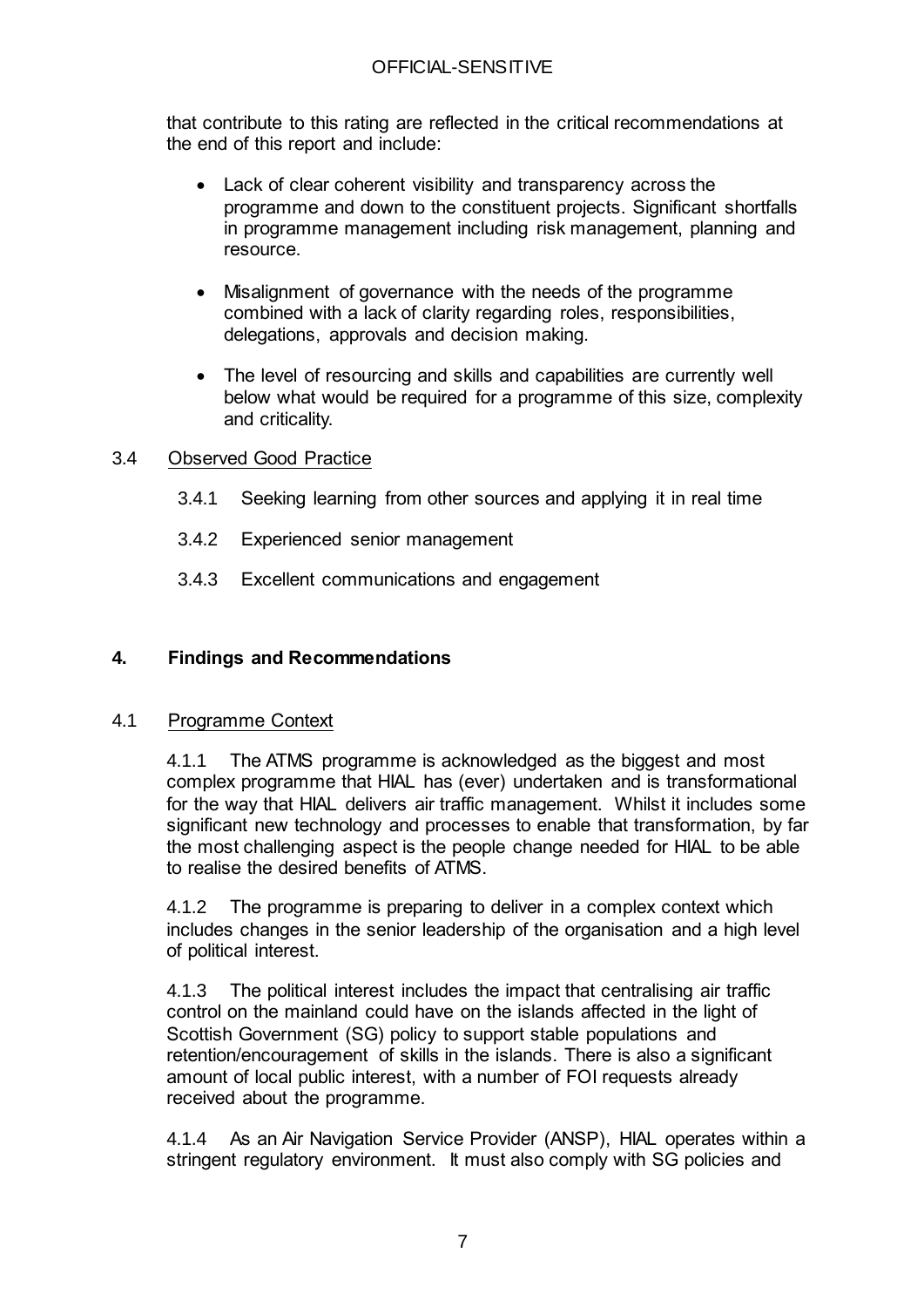frameworks, including procurement, finance and employment. This high level of compliance at time constrains the way that HIAL can effect change.

4.1.5 It is noticeable and commendable that there has already been a significant change in the way the programme is being set up to deliver since the SRO joined HIAL in September 2020.

4.1.6 Interviewees noted the unique nature of the way in which the new method of service will be set up which will be a first of its kind in the UK. There is a downstream aspiration to capitalise on commercial opportunities to provide consultancy and Air Navigation Service Provider services to other ATM organisations globally. The Review Team notes that, whilst commendable, this latter area would require significant further changes in the HIAL organisation.

4.1.7 This programme is a strategic programme but set in a context of strategic change for HIAL which is still being determined. There will need to be a continued awareness in the programme of the potential impacts of downstream changes in HIAL strategic direction.

## <span id="page-7-0"></span>4.2 Planning and PPM

4.2.1 This a programme focused on achieving some key strategic objectives. It is complex in terms of the structure; the scale of the change being sought; the number of projects involved; the number of interdependencies; the different types of technical skills required and the safety case. There is also a socio-political element in terms of staff and the political agenda of Scottish Government towards the Islands and finally there are a raft of unknowns which will have to be dealt with.

4.2.2 The Review Team found evidence that whilst some project management best practices are being employed such as reporting by exception and the use of dashboards there is a lack of programme level management. HIAL have a project management handbook and the Review Team were provided with some key project documents. PRINCE2 appears to be the internal standard used. The Review Team and a number of interviewees felt that the programme feels more like a collection of individual projects than a coherent programme with constituent projects.

4.2.3 At the project level the Review Team heard that the majority of project managers (PMs) come from a technical background and are not professionally trained as project managers. Whilst the Review Team acknowledges that there are many good PMs with a technical background, the discrete and unique skills of professional project managers are needed to deliver a programme of this complexity and size. In particular there are key nuances between the skills needed to deliver projects in an operational environment as BAU and strategic programmes/projects that are delivering significant change to ways of working and will transition into BAU at the appropriate time. The programme is bringing in 2 project managers to provide additional support. Clarity around the roles and responsibilities of these post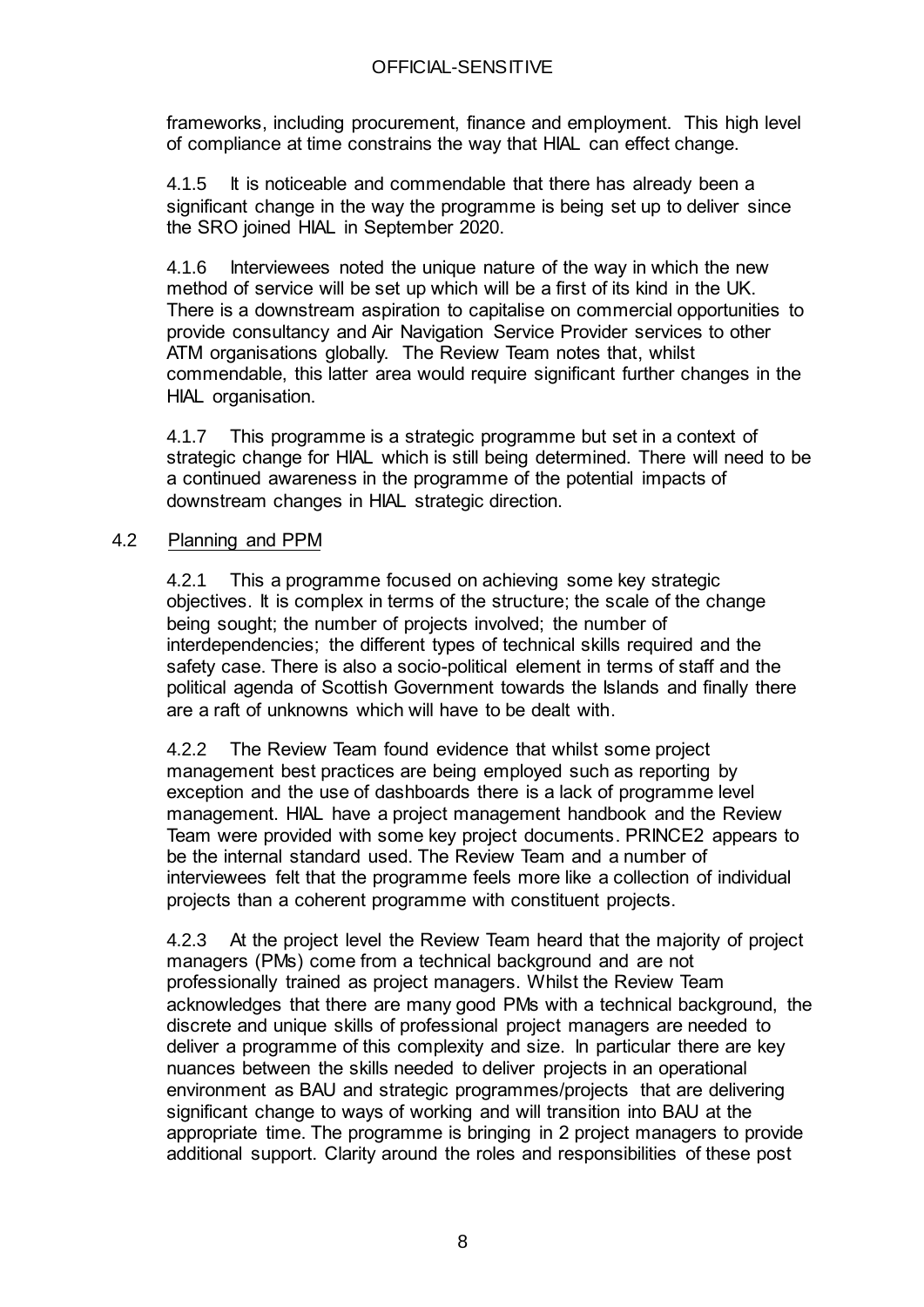holders will be crucial to achieving optimum effectiveness in terms of pace and performance of programme delivery.

4.2.4 In terms of appropriate documentation, the Review Team notes that documentation templates exist for certain documents – for example project brief, project log etc. However, it is not clear how effectively or consistently they are used across the projects.

4.2.5 It is unclear what the process is for ensuring that there is a clear "golden thread" line of sight from the programme down to all the projects to ensure that they remain aligned to the programme goals and objectives and, in turn, that the programme remains aligned to the strategic goals and objectives of HIAL. This alignment is necessary to facilitate clearer, faster decision making around priorities and options and mitigate the risk of "going off track".

4.2.6 Below the Programme Board, the Review Team heard about the existence of a project board but saw little by way of project board minutes or decisions made at a project board level and are therefore unable to comment on its effectiveness. It's unclear whether there are discrete project boards for each project or one that covers all the projects. The Review Team notes that best practice recommends discrete project boards for each project and **we recommend that, if not already set up, project boards for each project should be set up, reporting into the programme PMO.**

4.2.7 Project and programme teams are more effective if they are empowered. The current delegated levels do not appear to facilitate this. There is an escalation path to the programme board but the parameters for escalation were unclear apart from financial levels. There needs to be a clear hierarchy of delegation at all levels of the programme including at project level. This is discussed in more detail in the governance section of this report.

4.2.8 The Review Team notes that, in terms of ATMS, HIAL is operating a portfolio of projects with a number of interdependencies. From the evidence provided and the concerns expressed by interviewees, the focus at present is managing individual projects rather than a suite of interconnected projects comprising a programme. This presents a significant risk. For example, when making decisions on changes to a particular project, consideration always needs to be made of the impact on the other projects as well as on the overall programme. This could be a decision to move programme funds from one project to another, or to change timelines and milestones (delaying one project to enable another to progress) or moving resources between projects. These decisions need to be made at programme level noting the consequences for the programme as a whole.

4.2.9 The programme PMO plays a key role in articulating where such decisions are needed and providing the programme overview essential for the programme board to make appropriate decisions. As a starting point, a robust PMO for this size of programme would include a Controller, a Programme Planner (professional) and several PMO support roles, one of which may focus on risk. However, each PMO needs to be tailored to the needs of the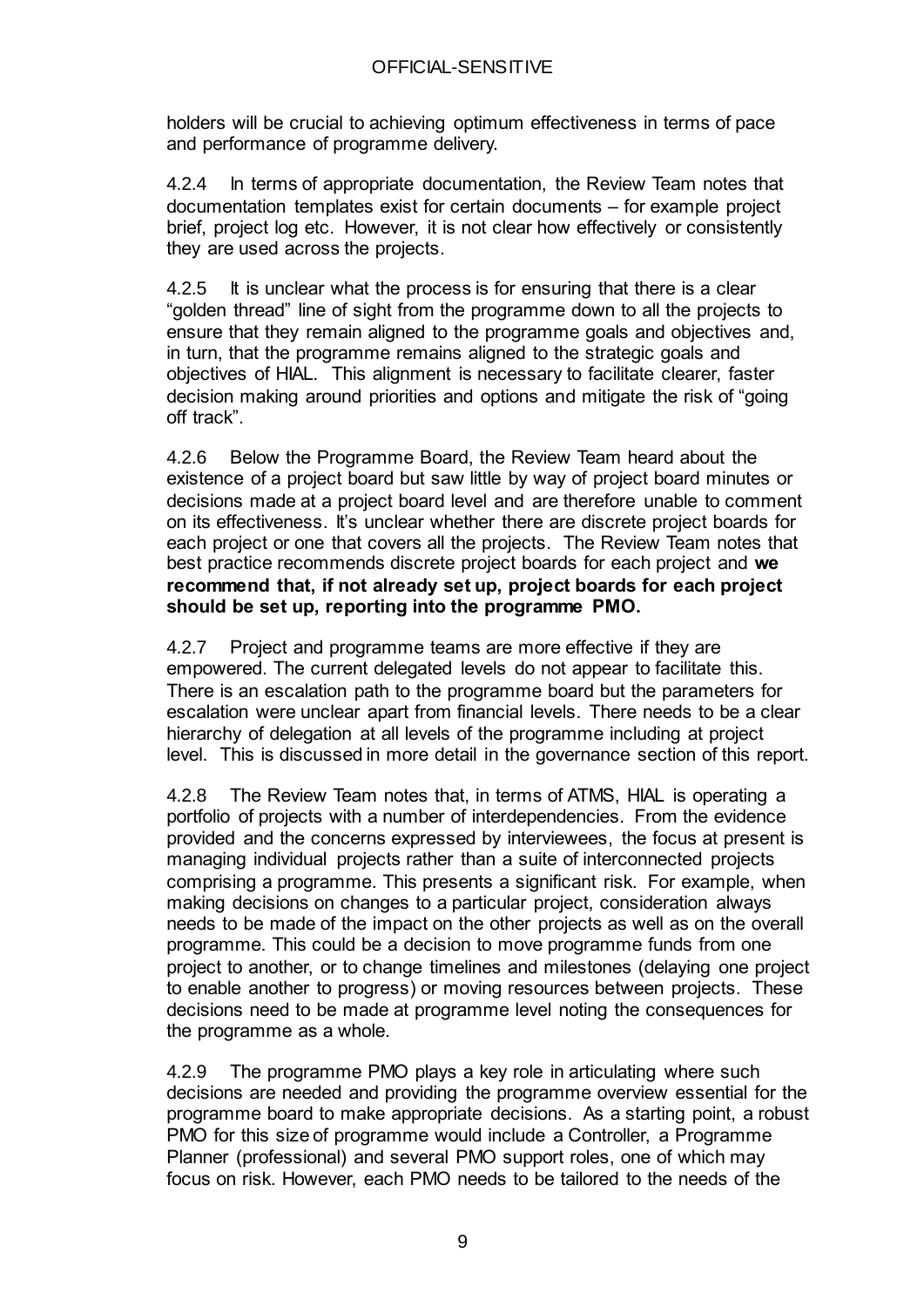#### programme in question. **The Review Team recommends that the Programme Director provides the programme PMO with a clear remit, roles and responsibilities and seeks advice on best practice for the structure of a programme PMO.**

4.2.10 Effective PPM requires some basic fundamentals in terms of clear roles and responsibilities as evidenced in some basic documentation which should be consistent across all the projects. These include project briefs and initiation which include clear resource plans, clear and linked delivery, financial and communication plans. Inter/Dependencies with other projects need to be clearly defined and understood. Standard templates for key documents and logs need to be used in a consistent manner as already noted. The Review Team found a mixed picture of the above and a lack of coherence between projects. **We recommend that the Programme Director reviews the consistency and adequacy of documentation at project level across all projects.**

4.2.11 The Review Team consider that currently the programme is under resourced. We did not see or hear of a Programme Resource Plan or Resource Plans for the projects. It was therefore difficult to get a complete picture of the entire resource need either now or at later stages. The programme is aware of the need for more resource, including engineering and is attempting to acquire it but there is no documented plan against which the recruitment is being done. This planning does not need to extend in detail for the entire programme duration but should certainly address this at a high level, with suitable detailed planning for the current and next stage(s) according to proximity.

4.2.12 We note that the level of resource required to successfully deliver strategic programmes is significantly higher and broader than most BAU projects. Lack of suitable capacity and capability in resource is cited in the UKG Cabinet Office and NAO list of Common Causes of Project/Programme Failure. It is worth noting that many of the roles needed are temporary and would not form part of an enduring headcount. These types of role could validly be recruited on fixed term contracts as the programme is currently doing. This device is commonly used by a number of UK government departments such as MOD to ensure programmes and projects are suitably resourced. **We recommend that the Programme develops an overarching Programme Resource Plan with a cascade down to discrete Project Resource Plans for each project. In particular, there is an urgent need to develop a resource plan for the current RTS procurement and the next stage of delivery.**

4.2.13 In terms of Transition planning, we note that a level of planning has commenced. Some interviewees expressed concern that the level of detail is not yet there particularly for the first airports to go live.

4.2.14 The Review Team considers that the programme risk management approach needs maturing. We saw a number of discrete project logs which should have contained risks and issues but did not in all cases. We saw a section for risk in the project dashboard template but inconsistently applied.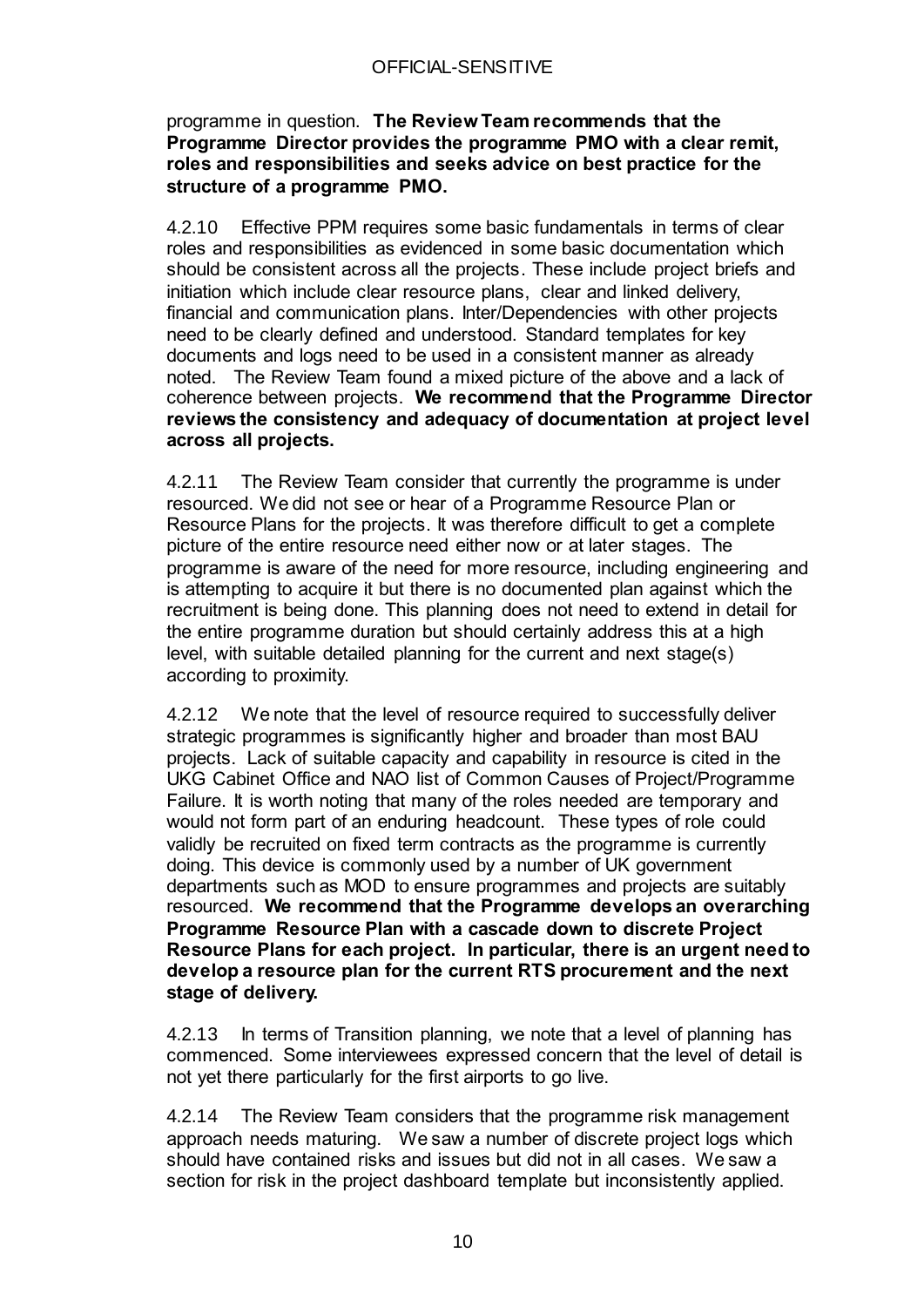We heard of the Corporate Risk Register but did not see a programme level risk register. From the evidence provided it is difficult to understand how the Programme and the SRO assure themselves that they have the full risk picture for the programme. Best practice recommends that there is a clear Risk Hierarchy – with an Overarching Programme Risk Register that "flows down" and back from the individual Project Risk Registers. There should be a clear Risk Management Strategy as a discrete document and this should be managed through the Programme PMO. In large programmes we have experienced benefit from the PMO having a role with a discrete focus on risk management. We recognise that the programme is aware of the above and is taking steps to address the identified shortcomings **We recommend that this action be expedited and completed in the next two months.**

4.2.15 A key critical success factor to managing the delivery of this programme is having a clear understanding of the programme structure, the dependencies between projects and the critical path. This is needed to facilitate good decision making and managing risks and issues effectively. The Review Team has seen the Integrated Master Schedule (IMS). Whilst this is a comprehensive document it presents a number of challenges: For a plan to be helpful it must be useful to different stakeholders and not be a burden to manage. It also needs to reflect the current situation. It is unclear whether the programme has appropriate software tools to facilitate robust planning. Some interviewees expressed concern about the sufficiency of the current IMS and it is unclear how it is being used. The programme would benefit from reviewing the structure of the IMS and consider creating a high level/summary view showing the key milestones and critical path.

4.2.16 In turn the detailed project plans should be provided by the individual projects who are responsible for managing their own plans. A key responsibility of the programme PMO would be to liaise with the projects to assess the implications of specific project schedule changes on dependent projects, the critical path and overall programme plan and advise the Programme Director. It is also important to note that given the duration of this programme, the programme team should look to develop the plan in stages. Best Practice recommends that detailed planning is undertaken in a phased manner, i.e. the next stage is planned in detail and presented at a key review point where approval is sought to proceed with the next phase of the programme. **We recommend that the Programme Director reviews the suitability of its current IMS both for detailed use and as a vehicle for informing senior management on progress.** 

**Recommendations:**

**RECOMMENDATION 1: The Programme Director should ensure that, if not already set up, project boards for each project are set up, reporting into the programme PMO.**

**RECOMMENDATION 2: The Programme Director should provide the programme PMO with a clear remit, roles and responsibilities and seek advice on best practice for the structure of a programme PMO.**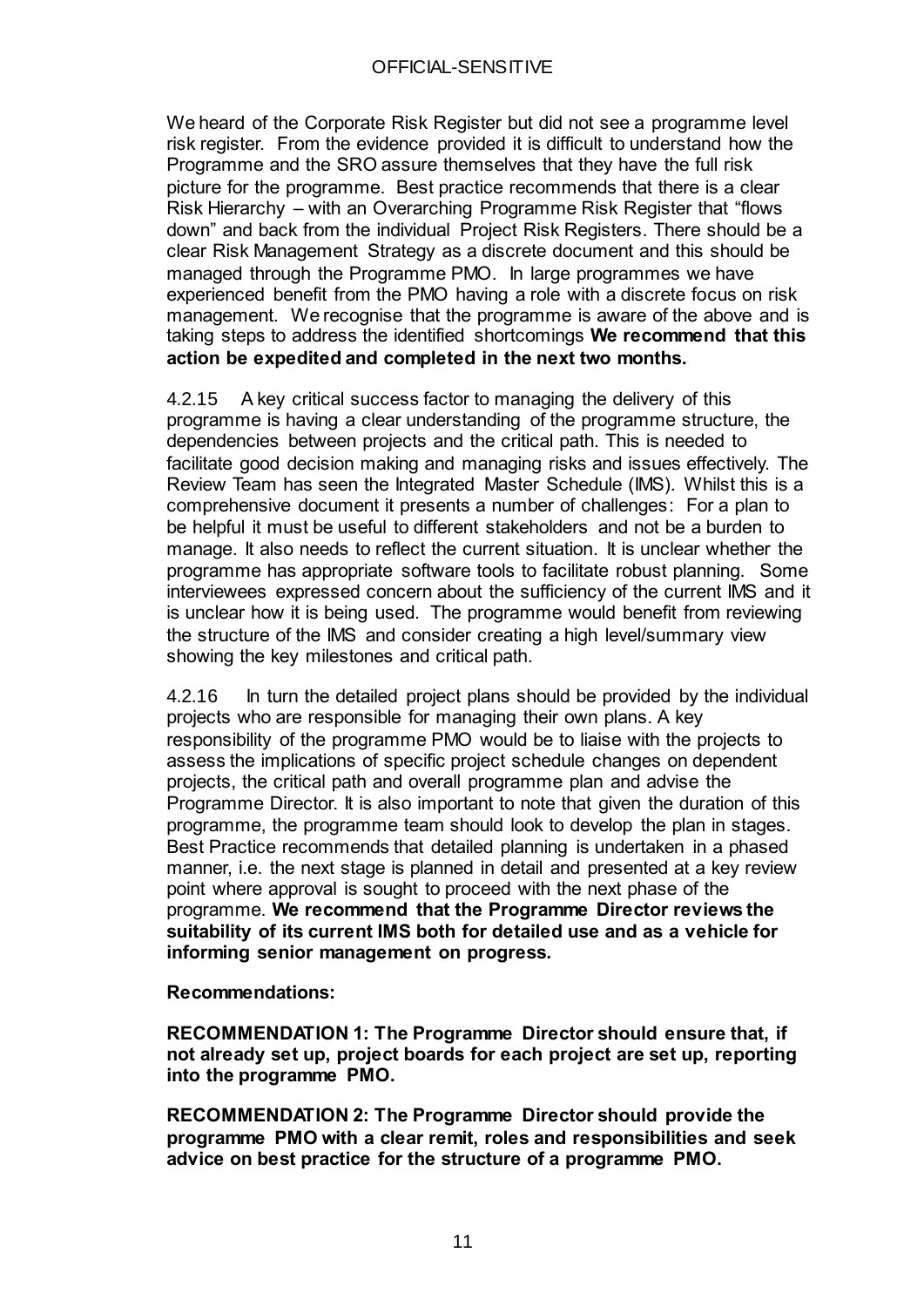**RECOMMENDATION 3: The Programme Director should review the consistency and adequacy of documentation at project level across all projects.**

**RECOMMENDATION 4: The SRO should ensure that the programme develops an overarching Programme Resource Plan with a cascade down to discrete Project Resource Plans for each project. In particular, there is an urgent need to develop a resource plan for the current RTS procurement and the next stage of delivery.**

**RECOMMENDATION 5: The Programme Director should establish a clear Risk Management Hierarchy with an overarching Programme Risk Register that "flows down" and back from the individual Project Risk Registers. There should be a clear Risk Management Strategy as a discrete document and this should be managed through the Programme PMO.**

**RECOMMENDATION 6: The Programme Director should review the suitability of the programme current IMS both for detailed use and as a vehicle for informing senior management on progress.** 

#### <span id="page-11-0"></span>4.3 Governance

4.3.1 The programme has an active governance structure including a Programme Board, chaired by the SRO, which reports in to the HIAL Board. It is unclear how effective this current structure is.

4.3.2 It is not entirely clear to the Review Team, how the governance route works in terms of the role of Transport Scotland and what, if any, formal approvals are required. We note that Transport Scotland (TS) is a member of the programme board and therefore privy to the discussions and decisions made, **but it would be good practice and help to avoid unnecessary delays to formally set out the approvals and escalation routes for decision making. This should include where and under what circumstances TS approval should be sought.**

4.3.3 Membership of all programme boards and governance groups should be regularly reviewed and always as a new period of activity (such as appointing a supplier) is initiated. For the current procurement this would be prior to award of contract to the RTS supplier.

4.3.4 At present, the System Design Authority (SDA) function is provided by an external supplier. There are plans to bring this inhouse with the recruitment of a fixed term individual to be responsible for setting up an inhouse SDA. However, there is no evidence at this stage of plans to set up an Operational Design Authority (ODA) to ensure that operational needs continue to be met by any system changes, as would be expected in line with best practice. Whilst the Review Team has experience of both approaches being successfully operated, a combined Design Authority would ensure that any changes are considered by both aspects simultaneously, enable timely discussion and thereby speed up the process. **The Review Team**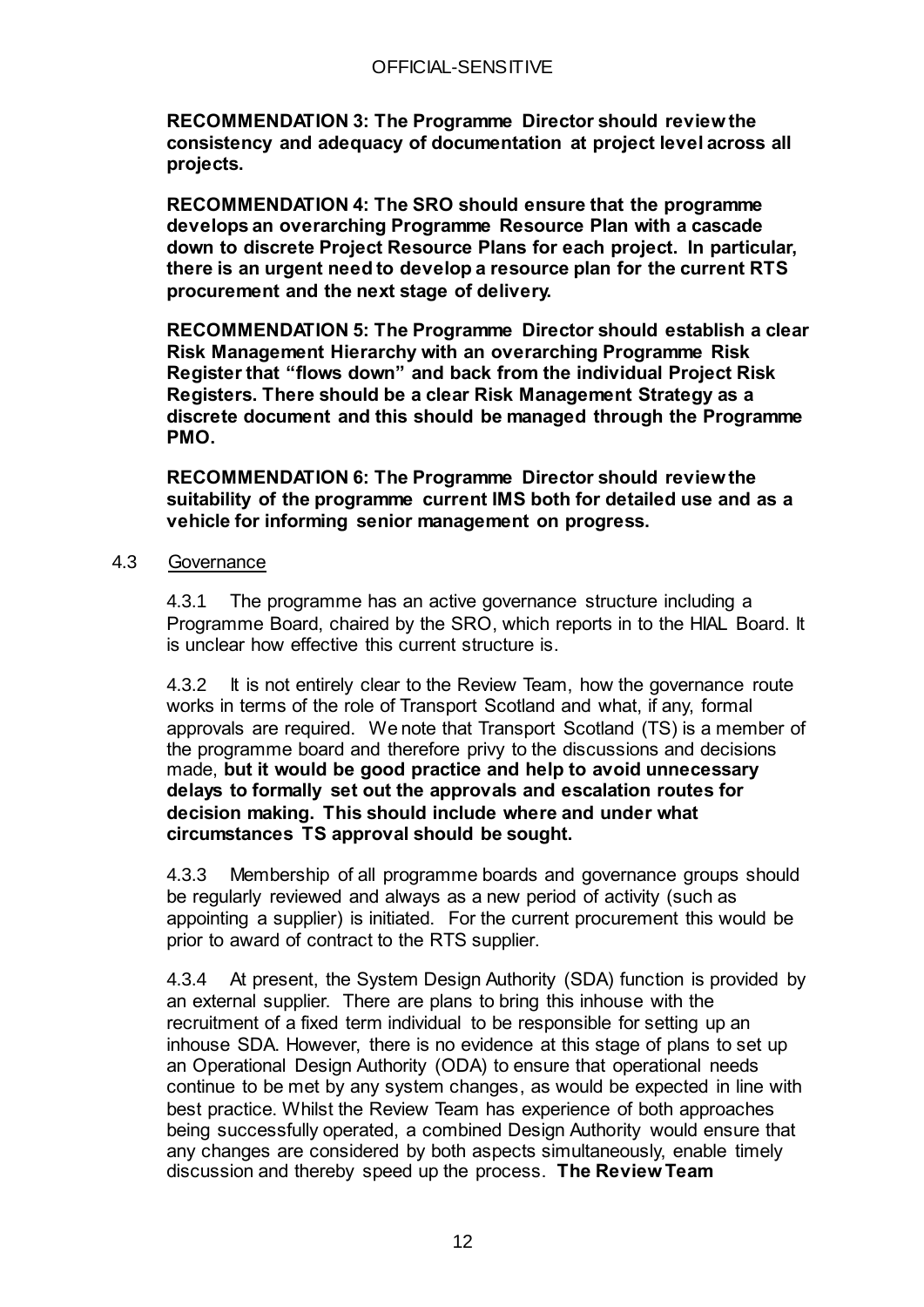#### **recommends that the programme sets up either an ODA to "balance" the SDA and ensure that Operational needs are fully considered in any changes or combines both functions into one Design Authority.**

4.3.5 The financial delegations for the programme board and SRO are clear, however the Review Team notes that these levels are low given the nature of the programme and could constrain the ability of the programme to move forward at the pace needed. The delegations at project level also need to be reviewed and should include other parameters such as scope, time etc.

4.3.6 In a programme of this nature, there are a significant number of key documents that need to be formally signed off at the relevant level. The Review Team note that several interviewees expressed a need for improved clarity around who is involved in and responsible for the review, approval and sign off of key programme documents. Improving knowledge and transparency around this would reduce the risk of unnecessary delays in clearing essential documentation that could impact on the rate of progress. **The Review Team recommends that the process for approval and sign off is formalised and published to ensure there is a clear approvals and sign off route.**

4.3.7 The Review Team recognise that HIAL as an organisation has clear operational processes and procedures for governance, approvals and delegated authority. A programme of this scale is itself considered a temporary organisation. Best practice recommends that:

- programme governance, approvals and delegated authority processes and procedures be documented and held in the programme library where changes can be managed without interfering with operational documentation.
- programme governance aligns with the governance arrangements of the organisation to facilitate swift and effective decision making.
- where appropriate programme governance, approvals and delegated arrangements may need to vary from those of the organisation to meet the specific needs of the programme.

4.3.8 The Review Team note that the programme governance structure is still evolving at present and understands that a new Integration and Resolution Committee has recently been established. Its Terms of Reference (TOR) are still being finalised but the intent is to support the Programme Board in an advisory capacity. The current governance "map" does not yet include this new committee or other intended governance groups such as the SDA (and/or ODA/DA if our recommendation is accepted). Whilst it is reasonable to expect governance structures to change and evolve to meet programme and organisational needs at any point in time**, the Review Team recommends that the SRO formalises the full initial governance structure (including its relationship to TS governance and the relationship between each of the governance groups) and initiates an annual review of governance effectiveness. This should include a review**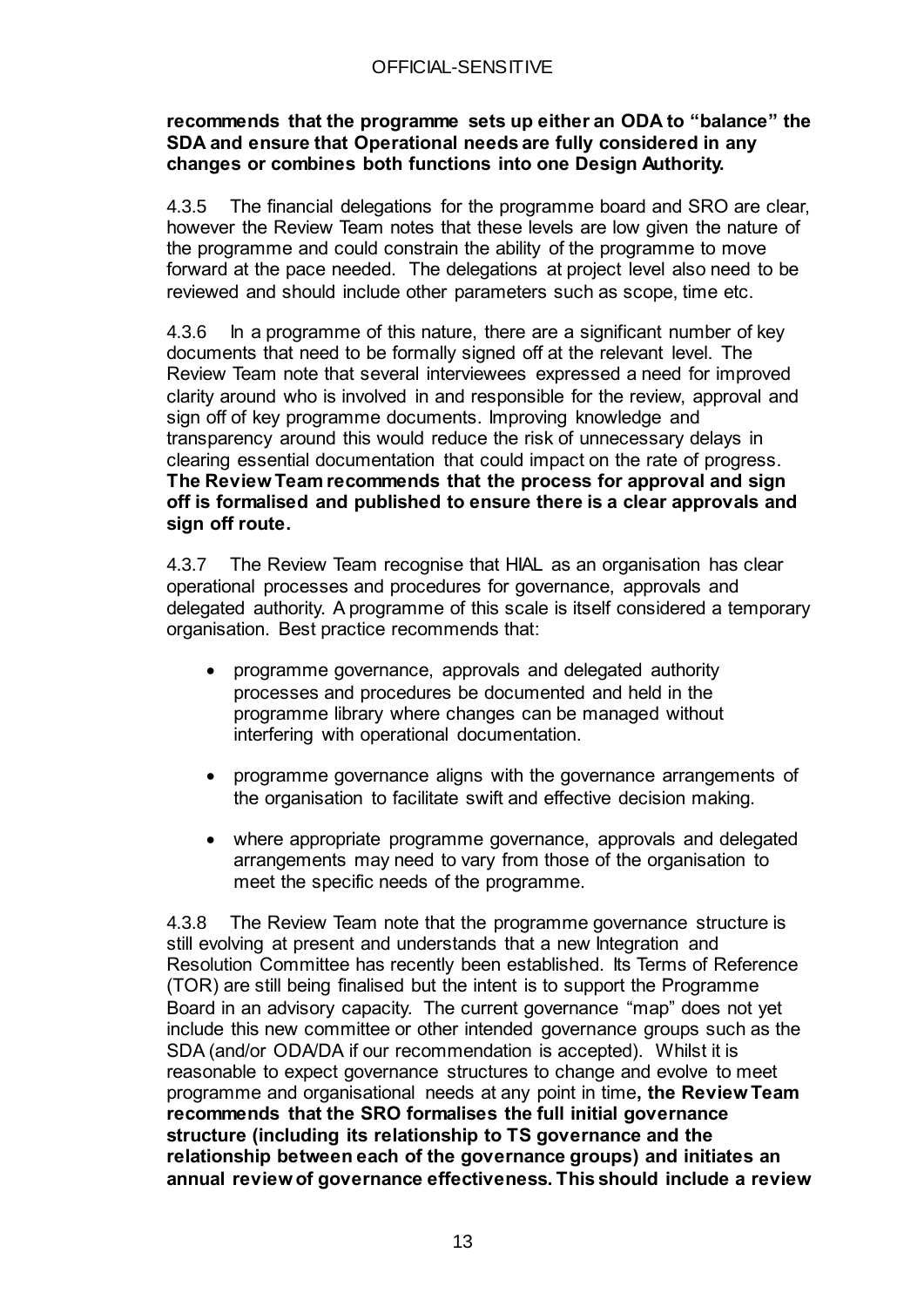**of the membership of programme board and other governance groups to ensure it continues to be relevant.**

**Recommendations:**

**RECOMMENDATION 7: The SRO should ensure that the approvals and escalation routes for decision making on the programme are formally documented and, where appropriate, aligned with and referenced to those of the HIAL organisation, for example the Framework Agreement, matters reserved for the Board and more delegated authorities, to avoid unnecessary delays. Access to the HIAL Framework Agreement and other corporate documents should be made easily accessible to all. Where these are contained in a number of documents consideration should be given to consolidating them in a summary form or providing links for ease of access.**

**RECOMMENDATION 8: The SRO should commission the programme to set up either an ODA to "balance" the SDA and ensure that Operational needs are fully considered in any changes or combines both functions into one Design Authority.**

**RECOMMENDATION 9: The SRO should ensure that the processes for approval and sign off on the programme are formalised; where necessary aligned to the HIAL organisational processes and where necessary amended to meet the needs of the programme. These should then be published and made accessible to existing and new programme members as well as HIAL staff to ensure full visibility and transparency.** 

**RECOMMENDATION 10: The SRO should ensure that the governance structure for the Programme is reviewed, fully documented and approved. The document should clearly detail the relationship between the Programme, the HIAL Board and Transport Scotland. Where necessary the document should reference other key documents detailing key governance arrangements between HIAL and key governance groups/stakeholders that are relevant to the programme. The SRO should also initiate an annual review of governance effectiveness. This should include a review of the membership of programme board and other governance groups to ensure it continues to be relevant.** 

#### <span id="page-13-0"></span>4.4 Procurement/Commercial

4.4.1 The Review Team found evidence that the initial stages of procurement for the RTS appears to have been carried out following a robust and clear process under the guidance of an experienced procurement professional.

4.4.2 There is a clear rationale for pursuing a 2 stage negotiated procedure procurement given the importance and complexity of the solution and good market testing has been undertaken with the suppliers.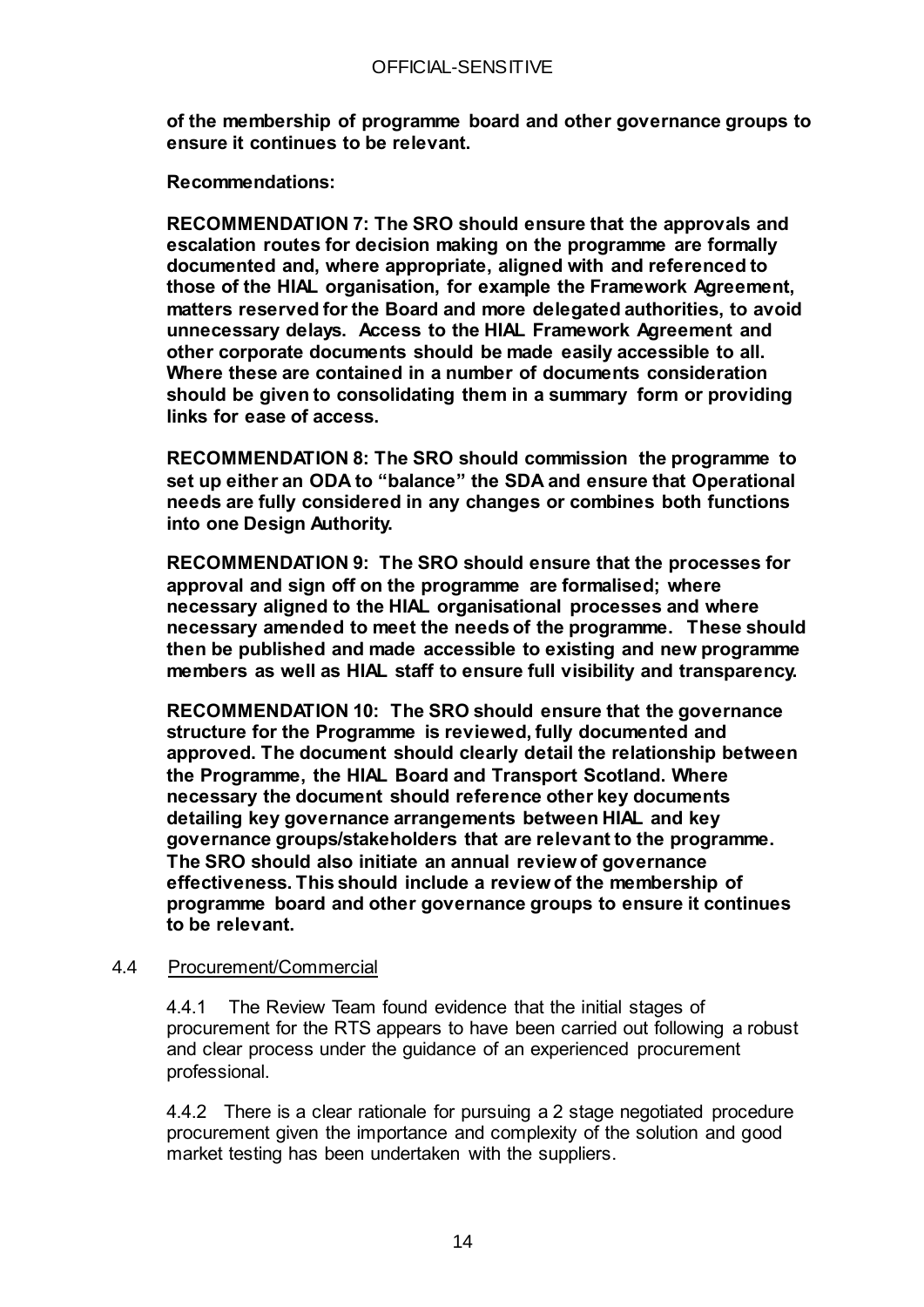4.4.3 We commend the programme for its learning culture and note that a number of conversations have been had with existing users of Remote Tower solutions to inform buying strategy and level of specification required. The resultant information has been taken on board. Whilst this led to a delay in stage two as a detailed Social Responsibility Sustainability was compiled the Review Team agrees that it was a worthwhile delay to put the procurement in a better position to achieve a successful outcome.

4.4.4 Some clear thought has been given to the commercial and contract management of the supplier in delivery, implementation and operation. However due to lack of sight of key tender documents listed below we are unable to comment on the suitability of and risks associated with the contract and accompany schedules:

- ATM Operational Requirements
- Scope of Services and Statement of Works
- Draft Contract
- Concept of Operation (RTS)
- Project Delivery Milestones

4.4.5 Thought has been given to the evaluation and it is planned to prepare the evaluation team in advance. The Review Team commends this approach but notes that ample time must be allowed for the preparation phase, including provision for "dry runs" to reinforce embedding of the training provided. A clear plan should be developed and communicated so that everyone involved is aware of how the process will be conducted, each person's roles and responsibilities and how the evaluation sessions will be moderated. It is important for individuals not to underestimate the time it will take to evaluate and score the material and time needs to be blocked out to allow "headroom" for the evaluators to focus solely on the evaluation, with provision to backfill roles planned and approved. The negotiated phase will also need careful planning. We understand that training is to be provided to HIAL staff by the legal advisor engaged. **We recommend that ample time is allowed for the evaluation preparation phase, including provision for "dry runs" to reinforce embedding of the training provided. Resources should be fully committed to the evaluation activity and time blocked out in diaries to ensure sufficient uninterrupted focus.** 

4.4.6 Once award of contract has taken place the management of the contract will be a key requirement. It is crucial that relevant HIAL personnel and the supplier have a mutual understanding of the contract and there is someone in HIAL with the right skill set given responsibility for managing the contract. It is currently unclear who this individual will be.

4.4.7 RTS is the first and largest of planned technology procurements for the programme. It is important that further procurements are planned and resourced sufficiently.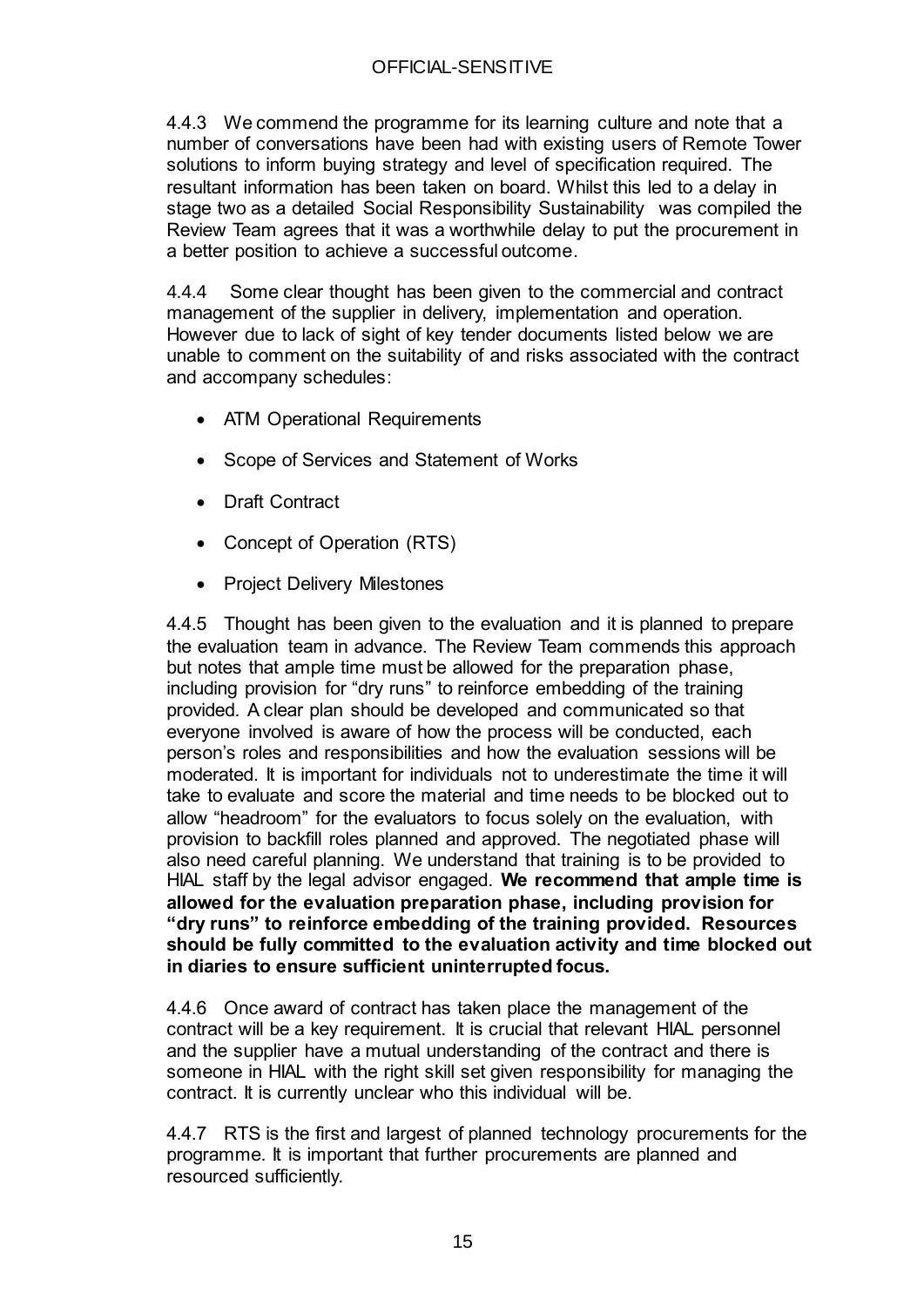4.4.8 This report has already noted that the programme is currently underresourced. This has led to the creation of a number of "single points of failure" with over-reliance on key individuals and a lack of resilience should one or more of those individuals become unavailable for any reason. These include the Programme Director and the Procurement advisor. We note that there is budget to bring in further procurement resource and we recommend that this be expedited to meet the needs of the RTS procurement and further procurements.

## **Recommendations:**

**RECOMMENDATION 11: The SRO should ensure that ample time is allowed for the evaluation preparation phase, including provision for "dry runs" to reinforce embedding of the training provided. Resources should be fully committed to the evaluation activity and time blocked out in diaries to ensure sufficient uninterrupted focus.** 

#### <span id="page-15-0"></span>4.5 Stakeholders/Users

4.5.1 The programme affects every aspect of the HIAL operation and therefore the internal stakeholders. Key amongst these are the Air Traffic Control Officers (ATCOs) in the islands affected who will be required to operate from the central base in Inverness once ATMS is live. At this stage it is clear that many are disaffected and concerned at the prospect and unclear how many will ultimately be prepared to make the move. The programme is estimating a 40% acceptance rate at this stage. Given the long lead time for training to enable operation of Radar (including longer lead times for some ab initio entrants) the programme acknowledges that it will be challenging to ensure that a full complement of ATCOs can be provided to cover shift patterns. We note that this risk is mitigated by the phasing of delivery over several years with downstream sites having some years before the incumbent ATCOs need to make a decision. It is further mitigated by current activity in recruitment of new ATCOs.

4.5.2 In recognition of the significant organisational change element of the ATMS programme, a "People" project has been set up. This is being led by an experienced HR individual who now has a direct reporting line into corporate HR. The HR element is constrained to an extent by compliance with SG policies but the People project has now developed what is considered to be a generous package of relocation and commuting support options which are currently awaiting approval by the HIAL Board. The commuting element is designed to address concerns by those ATCOs who made a lifestyle choice to locate in the islands and wish to remain but continue their roles with HIAL. We heard some concerns as to the practicality of commuting in terms of weather and availability of flights and its uncertainties making robust rostering challenging. At this stage it is unclear how many of the affected ATCOs would consider this option.

4.5.3 The options for communication for the programme are impressive with evidence of significant effort being made to engage with affected staff and to be as transparent as possible to the whole HIAL organisation. We commend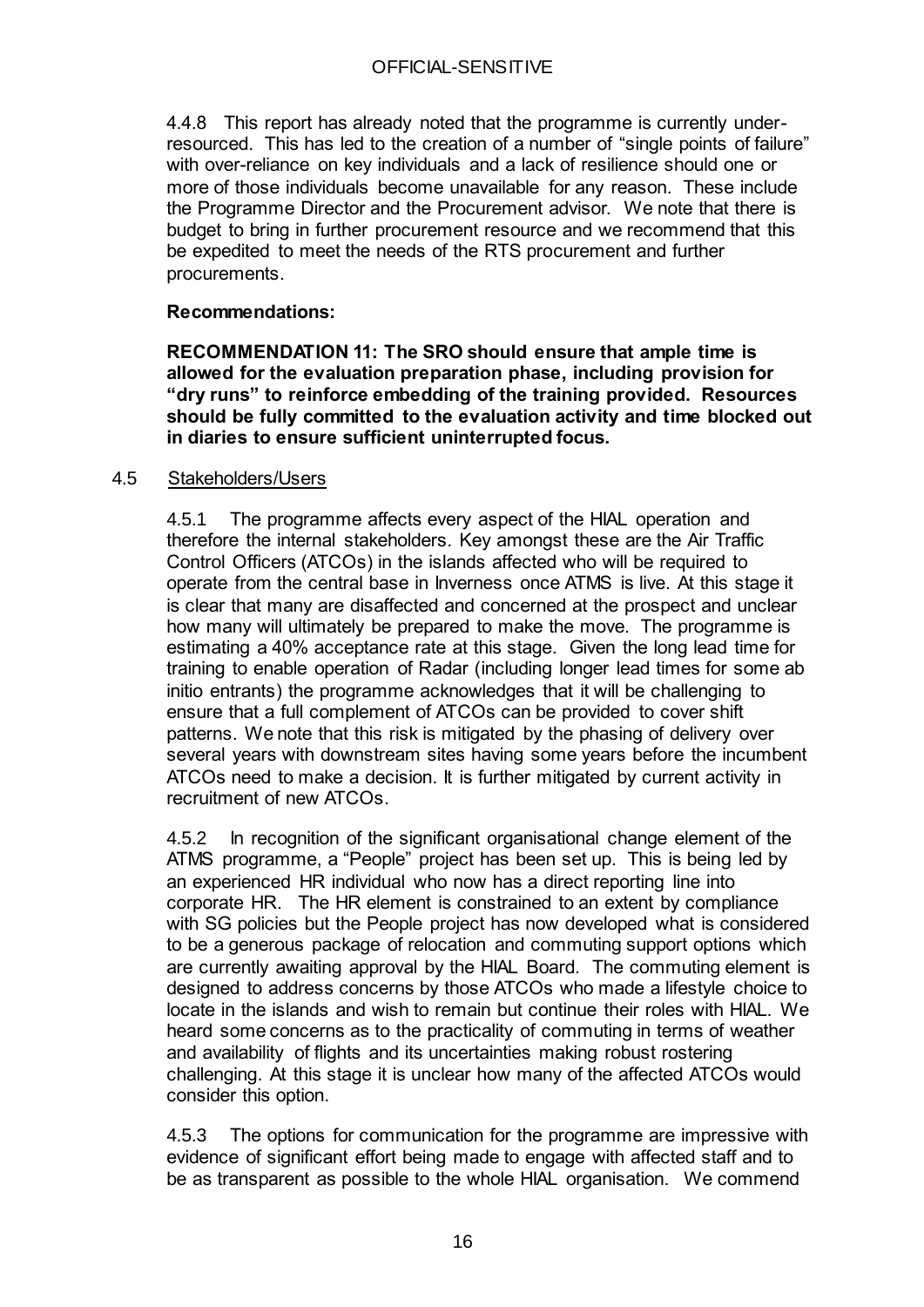and support the programme and HIAL senior management for their ongoing efforts to engage with affected staff despite the low level of reciprocation. We note that it is vital that these efforts continue despite the constraints and challenges presented by the current industrial action.

4.5.4 We have already noted in section 4.1 the political and local public interest in this programme and in particular are aware of the recent submission of a petition to the SG Parliamentary Committee to pause/stop the programme. A watching brief will need to be kept on this area with consideration given by the Programme Board to potential scenarios should the petition progress further.

#### **Recommendations: None**

## <span id="page-16-0"></span>4.6 Strategic Oversight and Assurance

4.6.1 As mentioned already this is a strategic programme focused on delivering HIAL's strategic goals and objectives which are in part still being developed. It will be important that, as part of HIAL's strategy development process, the focus of the ATMS programme is regularly reviewed to ensure ongoing alignment and where possible the development of opportunities.

4.6.2 Programme portfolio and project best practice states that assurance is used to provide confidence to stakeholders that projects, programmes and portfolios will achieve their scope, time, cost, quality objectives, and realise their benefits. A key part of an assurance process is to conduct reviews, whether on specific elements or on the entirety of a programme or project. These reviews can be carried out internally or by externals.

4.6.3 We note that HIAL has a Project Management Manual and this refers to Stage Boundary (Gateway Review) Process for assuring Project Governance at vital stages. This is good practice, however the Review Team was unable to assess from the documentation provided and the interviews, if this process was being followed and/or how effective it was. We also note the heavy reliance on external consultants for key projects/deliverables but again it is unclear how the work and outputs are assured by the Programme.

4.6.4 The complexity and public profile of the programme, together with the fact that it is funded by Scottish Government, means that the programme should embed project and programme assurance into the culture of the programme in the same way that safety is embedded as part of the operational culture of HIAL. **The Review Team recommends that the programme provides clear instructions on the internal assurance process to be followed and use the DAO independent reviews at key stages of the major procurements – prior to issuing the ITT, before award of contract and before commissioning of a service into BAU. For RTMS there should be at least one review during implementation and a review prior to transition of RTS into each airport.**

#### **Recommendations:**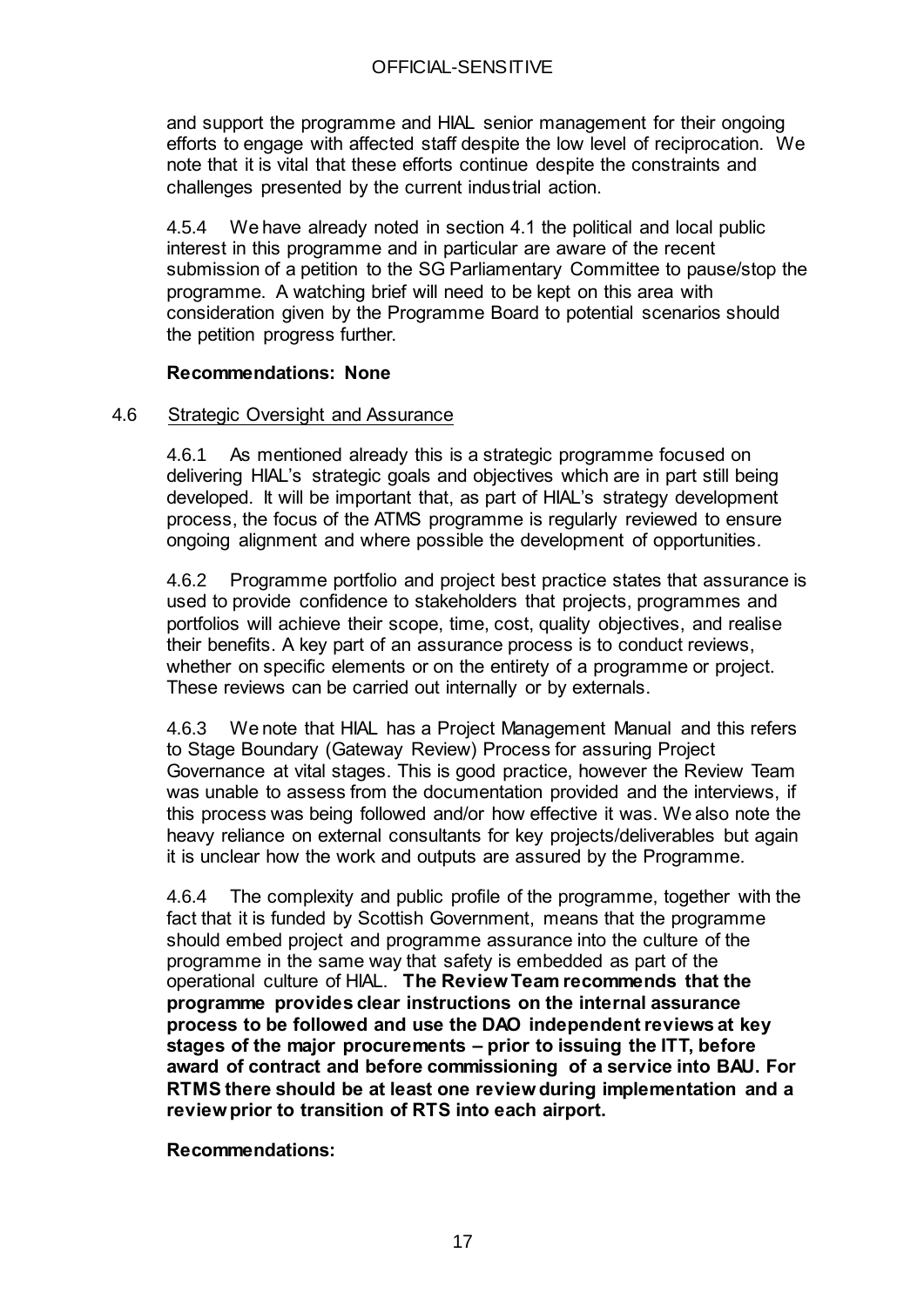**RECOMMENDATION 12: The SRO should ensure that the programme provides clear instructions on the internal assurance process to be followed and use the DAO independent reviews at key stages of the major procurements – prior to issuing the ITT, before award of contract and a series of Delivery review before commissioning of a service into BAU. For RTS there should be at least one review during implementation and a review prior to transition of RTS into each airport.**

## <span id="page-17-0"></span>4.7 Standards and Regulation

4.7.1 The programme is subject to significant regulatory requirements at both national and international level from the CAA and ICAO. As with all heavily regulated and safety focused sectors, the ATMS Safety Case must be approved before service can commence and HIAL is well used to meeting these types of regulatory requirements. However, whilst operating using Remote Towers per-se are not new, ATMS is breaking new ground in certain aspects of its proposals and some delay is being and could be further expected whilst the CAA in particular considers these. At present this is focused on the Surveillance project which cannot proceed with its procurement until a CAA ruling on co-operative surveillance (requiring all aircraft to carry and operate transponders) and for Controlled Airspace has been made. We note that the programme is making every effort to maintain ongoing communication with the CAA regarding its deliberations but timescales for a decision are unclear.

4.7.2 In terms of ICT standards and Digital First compliance, we have a level of confidence that both Digital First and the relevant ICT standards will be complied with. In addition, we are assured that the HIAL ICT director is an experienced individual with an ITIL background and a key focus on ensuring that Cyber Security is robust and is "designed in" from the beginning. This is particularly relevant to the CSC project. It is also reassuring to note that this individual will be involved in evaluation of responses to the current RTS procurement and will ensure that cybersecurity is adequately covered under supplier responsibilities.

#### **Recommendations: None**

## <span id="page-17-2"></span><span id="page-17-1"></span>**5. Previous Technology Assurance Review Recommendations**

- 5.1 Implementation of previous recommendations
	- 5.1.1 Not Applicable

#### <span id="page-17-4"></span><span id="page-17-3"></span>**6. Next Technology Assurance Review**

6.1 Date of the next Technology Assurance Review

6.1.1 The next Technology Assurance Review on the Programme as whole should be a further health check in late Q2/early Q3 2021.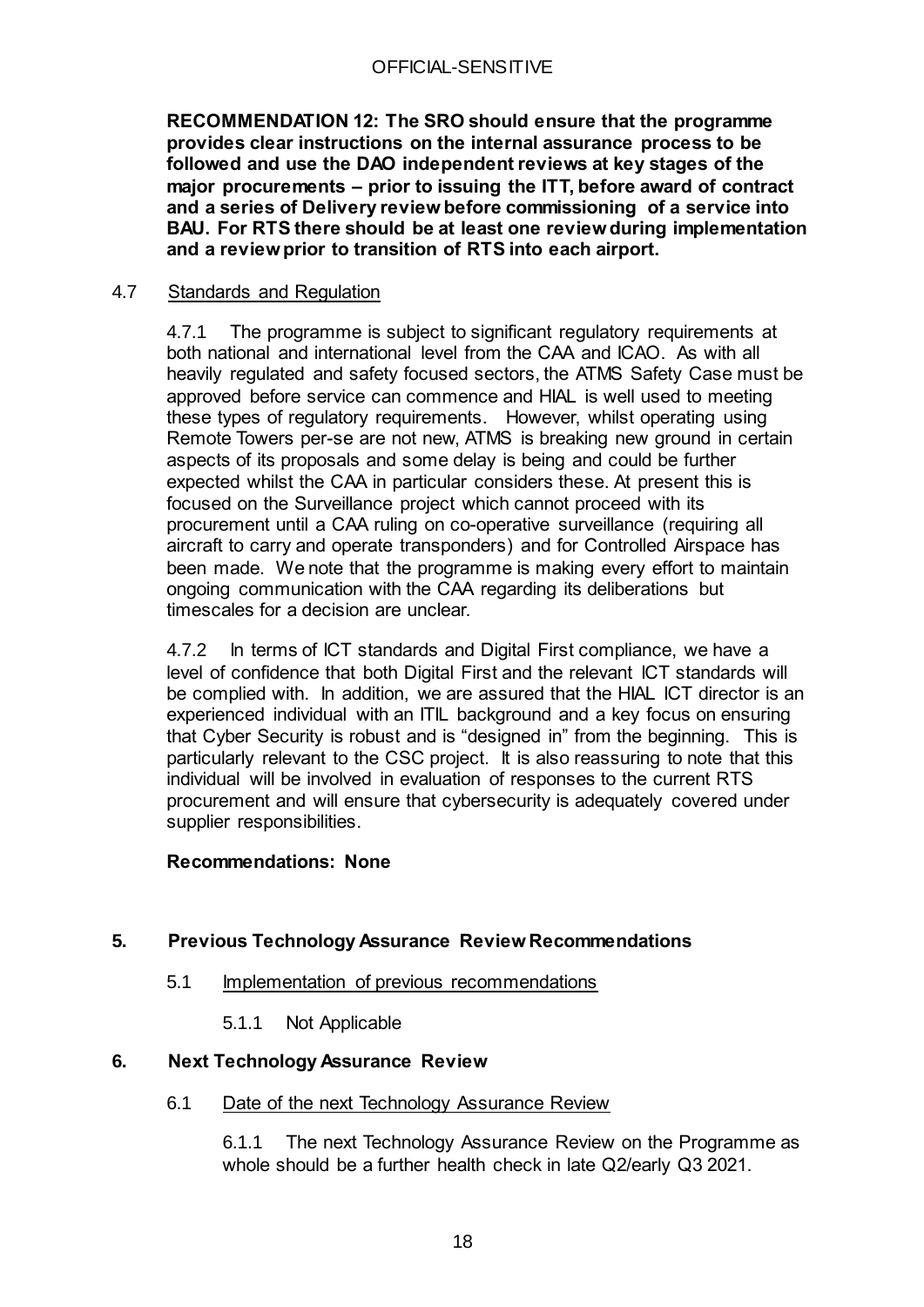## <span id="page-18-0"></span>**7. Distribution of the Technology Assurance Review Report**

7.1.1 The contents of this report are confidential to the Digital Assurance Office (DAO) and owned by them. It is for the DAO to consider when and to whom they wish to make the report (or any part of it) available, however Senior Responsible Owners will be consulted regarding the distribution of the report and are free to distribute the final version of the report to the programme/project team, as deemed appropriate, to enable governance obligations to be met.

7.1.2 The DAO will copy the full report to the project's Accountable Officer and also to the Scottish Government's Internal Audit Division and Portfolio Accountable Officer where these are relevant.

7.1.3 The DAO will provide a copy of the report to the Review Team Members involved in any subsequent review as part of the preparatory documentation needed for Planning Meetings.

7.1.4 Freedom of Information and any other requests for copies of the report should be directed to the DAO at [DigitalAssurance@gov.scot.](mailto:DigitalAssurance@gov.scot)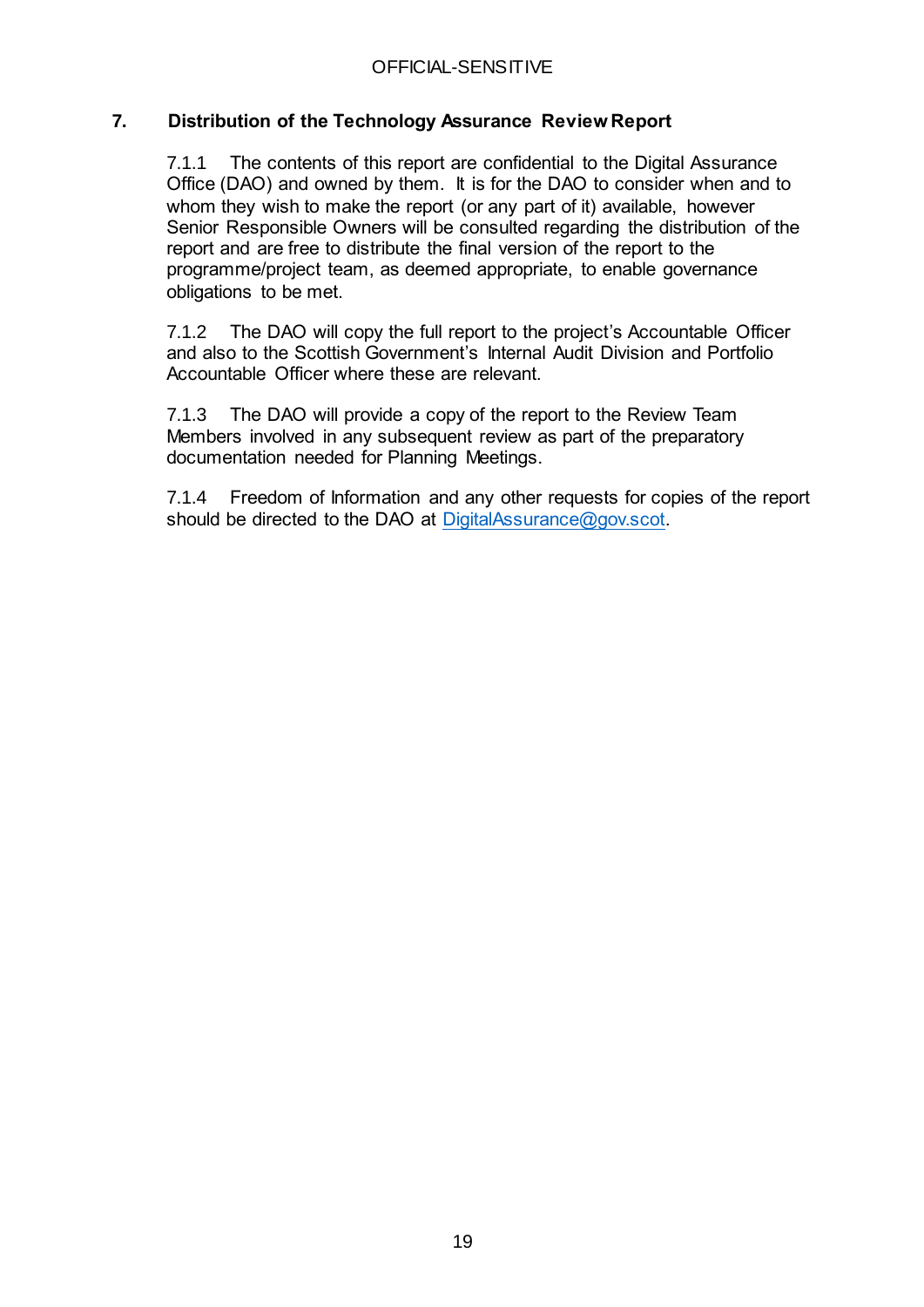# <span id="page-19-0"></span>**Appendix A - Summary of Recommendations**

| Ref.           | Report           | <b>Recommendation</b>                          | <b>Status</b>   |
|----------------|------------------|------------------------------------------------|-----------------|
| No.            | section          |                                                | (critical /     |
|                | heading          |                                                | essential /     |
|                |                  |                                                | recommended)    |
|                |                  |                                                |                 |
| R <sub>1</sub> | 4.2              | The Programme Director should ensure           | Essential-      |
|                |                  | that, if not already set up, project           | within two      |
|                |                  | boards for each project are set up,            | months for      |
|                |                  | reporting into the programme PMO.              | those projects  |
|                |                  |                                                | in flight       |
|                |                  |                                                |                 |
| R <sub>2</sub> | $\overline{4.2}$ | The Programme Director should provide          | Essential-      |
|                |                  | the programme PMO with a clear remit,          | within three    |
|                |                  | roles and responsibilities and seek            | months          |
|                |                  | advice on best practice for the structure      |                 |
|                |                  | of a programme PMO.                            |                 |
|                |                  |                                                |                 |
| R <sub>3</sub> | 4.2              | The Programme Director should review           | Essential $-$   |
|                |                  | the consistency and adequacy of                | within one      |
|                |                  | documentation at project level across          | month           |
|                |                  | all projects.                                  |                 |
|                |                  |                                                |                 |
| R <sub>4</sub> | 4.2              | The SRO should ensure that the                 | Critical        |
|                |                  | programme develops an overarching              |                 |
|                |                  | Programme Resource Plan with a                 |                 |
|                |                  | cascade down to discrete Project               |                 |
|                |                  | Resource Plans for each project. In            |                 |
|                |                  | particular, there is an urgent need to         |                 |
|                |                  | develop a resource plan for the current        |                 |
|                |                  | RTS procurement and the next stage of          |                 |
|                |                  | delivery.                                      |                 |
|                |                  |                                                |                 |
| R <sub>5</sub> | 4.2              | The Programme Director should                  | Critical        |
|                |                  | establish a clear Risk Management              |                 |
|                |                  | Hierarchy with an overarching                  |                 |
|                |                  | <b>Programme Risk Register that "flows</b>     |                 |
|                |                  | down" and back from the individual             |                 |
|                |                  | <b>Project Risk Registers. There should be</b> |                 |
|                |                  | a clear Risk Management Strategy as a          |                 |
|                |                  | discrete document and this should be           |                 |
|                |                  | managed through the Programme PMO.             |                 |
| R <sub>6</sub> | 4.2              | The Programme Director should review           | Essential-      |
|                |                  | the suitability of the programme current       | within the next |
|                |                  | IMS both for detailed use and as a             | month           |
|                |                  | vehicle for informing senior                   |                 |
|                |                  | management on progress.                        |                 |
|                |                  |                                                |                 |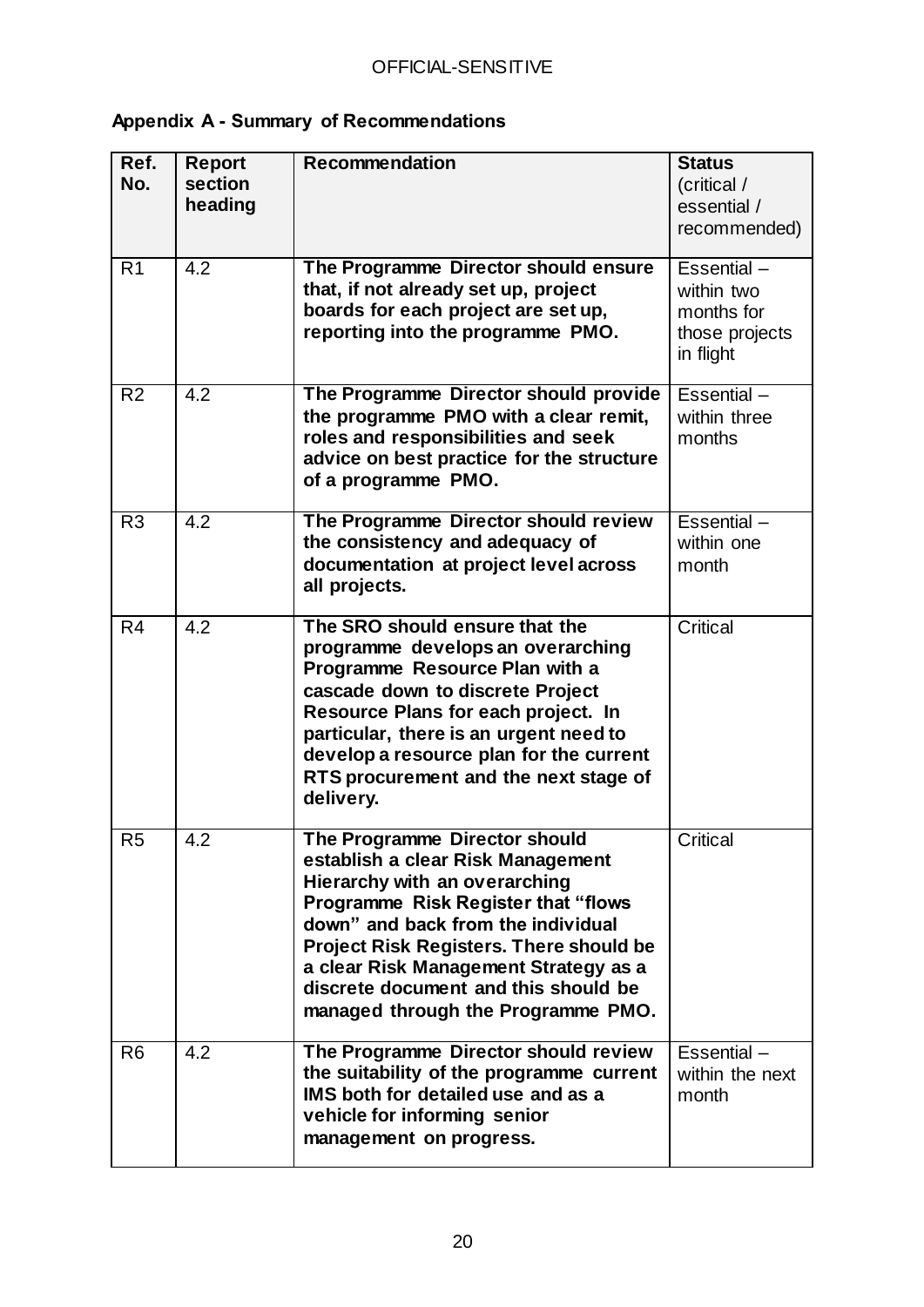| Ref.<br>No.     | <b>Report</b><br>section | <b>Recommendation</b>                                                           | <b>Status</b><br>(critical / |
|-----------------|--------------------------|---------------------------------------------------------------------------------|------------------------------|
|                 | heading                  |                                                                                 | essential /                  |
|                 |                          |                                                                                 | recommended)                 |
| R <sub>7</sub>  | 4.3                      | The SRO should ensure that the<br>approvals and escalation routes for           | Critical                     |
|                 |                          | decision making on the programme are                                            |                              |
|                 |                          | formally documented and, where                                                  |                              |
|                 |                          | appropriate, aligned with and                                                   |                              |
|                 |                          | referenced to those of the HIAL                                                 |                              |
|                 |                          | organisation, for example the                                                   |                              |
|                 |                          | <b>Framework Agreement, matters</b>                                             |                              |
|                 |                          | reserved for the Board and more                                                 |                              |
|                 |                          | delegated authorities, to avoid                                                 |                              |
|                 |                          | unnecessary delays. Access to the                                               |                              |
|                 |                          | <b>HIAL Framework Agreement and other</b><br>corporate documents should be made |                              |
|                 |                          | easily accessible to all. Where these                                           |                              |
|                 |                          | are contained in a number of                                                    |                              |
|                 |                          | documents consideration should be                                               |                              |
|                 |                          | given to consolidating them in a                                                |                              |
|                 |                          | summary form or providing links for                                             |                              |
|                 |                          | ease of access.                                                                 |                              |
| R <sub>8</sub>  | 4.3                      | The SRO should commission the                                                   | Recommended                  |
|                 |                          | programme to set up either an ODA to                                            |                              |
|                 |                          | "balance" the SDA and ensure that                                               |                              |
|                 |                          | Operational needs are fully considered                                          |                              |
|                 |                          | in any changes or combines both<br>functions into one Design Authority.         |                              |
|                 |                          |                                                                                 |                              |
| R <sub>9</sub>  | 4.3                      | The SRO should ensure that the                                                  | Critical                     |
|                 |                          | processes for approval and sign off on<br>the programme are formalised; where   |                              |
|                 |                          | necessary aligned to the HIAL                                                   |                              |
|                 |                          | organisational processes and where                                              |                              |
|                 |                          | necessary amended to meet the needs                                             |                              |
|                 |                          | of the programme. These should then                                             |                              |
|                 |                          | be published and made accessible to                                             |                              |
|                 |                          | existing and new programme members                                              |                              |
|                 |                          | as well as HIAL staff to ensure full                                            |                              |
|                 |                          | visibility and transparency.                                                    |                              |
| R <sub>10</sub> | 4.3                      | The SRO should ensure that the                                                  | Essential-                   |
|                 |                          | governance structure for the                                                    | within the next              |
|                 |                          | Programme is reviewed, fully                                                    | 3 months                     |
|                 |                          | documented and approved. The                                                    |                              |
|                 |                          | document should clearly detail the                                              |                              |
|                 |                          | relationship between the Programme,                                             |                              |
|                 |                          | the HIAL Board and Transport Scotland.                                          |                              |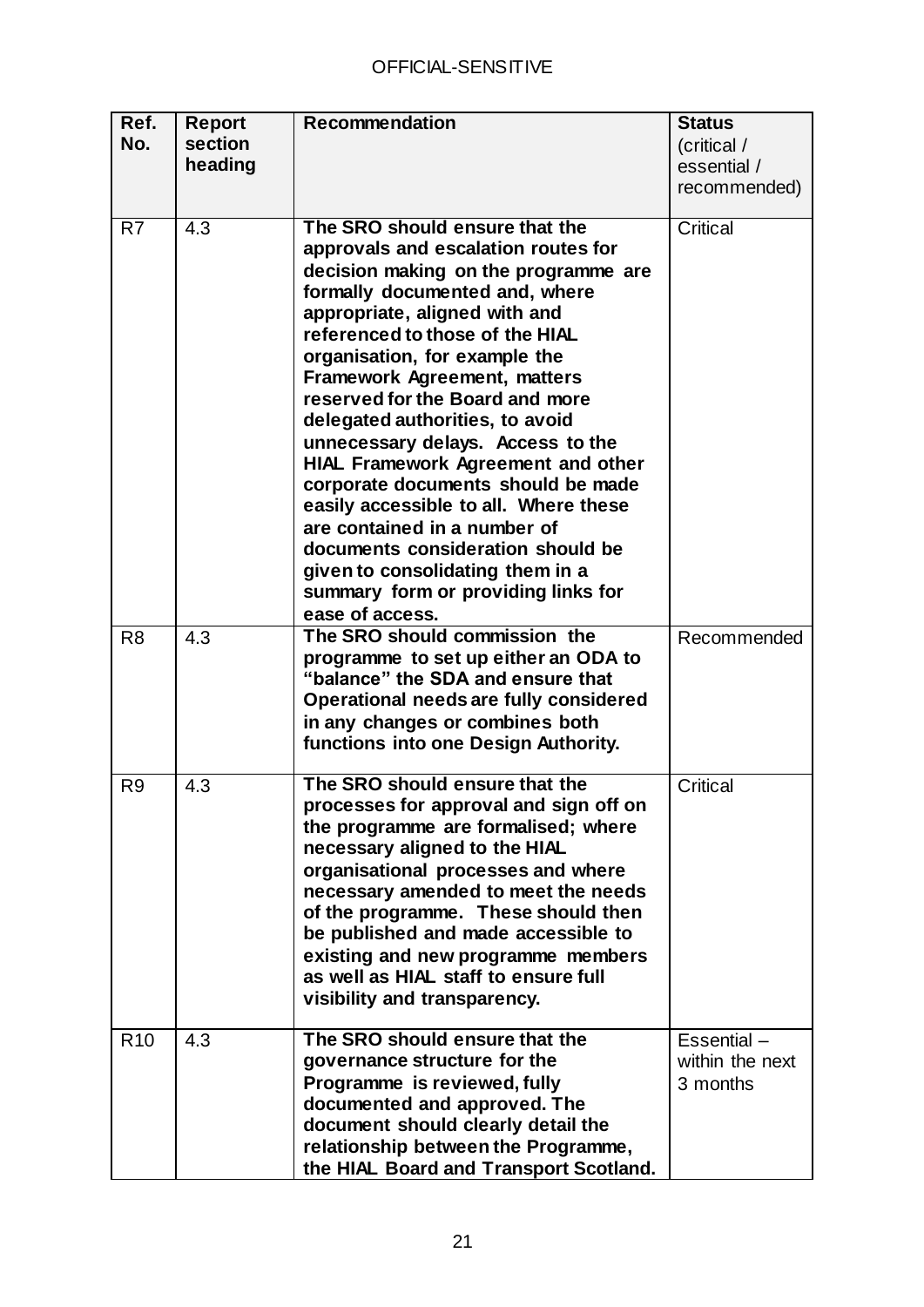| Ref.<br>No.     | <b>Report</b><br>section<br>heading | <b>Recommendation</b>                                                                                                                                                                                                                                                                                                                                                                                                                                                                             | <b>Status</b><br>(critical /<br>essential /<br>recommended) |
|-----------------|-------------------------------------|---------------------------------------------------------------------------------------------------------------------------------------------------------------------------------------------------------------------------------------------------------------------------------------------------------------------------------------------------------------------------------------------------------------------------------------------------------------------------------------------------|-------------------------------------------------------------|
|                 |                                     | Where necessary the document should<br>reference other key documents<br>detailing key governance arrangements<br>between HIAL and key governance<br>groups/stakeholders that are relevant to<br>the programme. The SRO should also<br>initiate an annual review of governance<br>effectiveness. This should include a<br>review of the membership of<br>programme board and other<br>governance groups to ensure it<br>continues to be relevant.                                                  |                                                             |
| R <sub>11</sub> | 4.4                                 | The SRO should ensure that ample time<br>is allowed for the evaluation preparation<br>phase, including provision for "dry<br>runs" to reinforce embedding of the<br>training provided. Resources should be<br>fully committed to the evaluation<br>activity and time blocked out in diaries<br>to ensure sufficient uninterrupted<br>focus.                                                                                                                                                       | Critical                                                    |
| R <sub>12</sub> | 4.6                                 | The SRO should ensure that the<br>programme provides clear instructions<br>on the internal assurance process to be<br>followed and use the DAO independent<br>reviews at key stages of the major<br>procurements – prior to issuing the ITT,<br>before award of contract and a series of<br>delivery reviews before commissioning<br>of a service into BAU. For RTS there<br>should be at least one review during<br>implementation and a review prior to<br>transition of RTS into each airport. | <b>Essential</b>                                            |

Each recommendation has been given Critical, Essential or Recommended status. The definition of each status is as follows:

**Critical** The recommendation requires to be actioned before the project can be given approval by the Digital Assurance Office to move to the next stage of the project.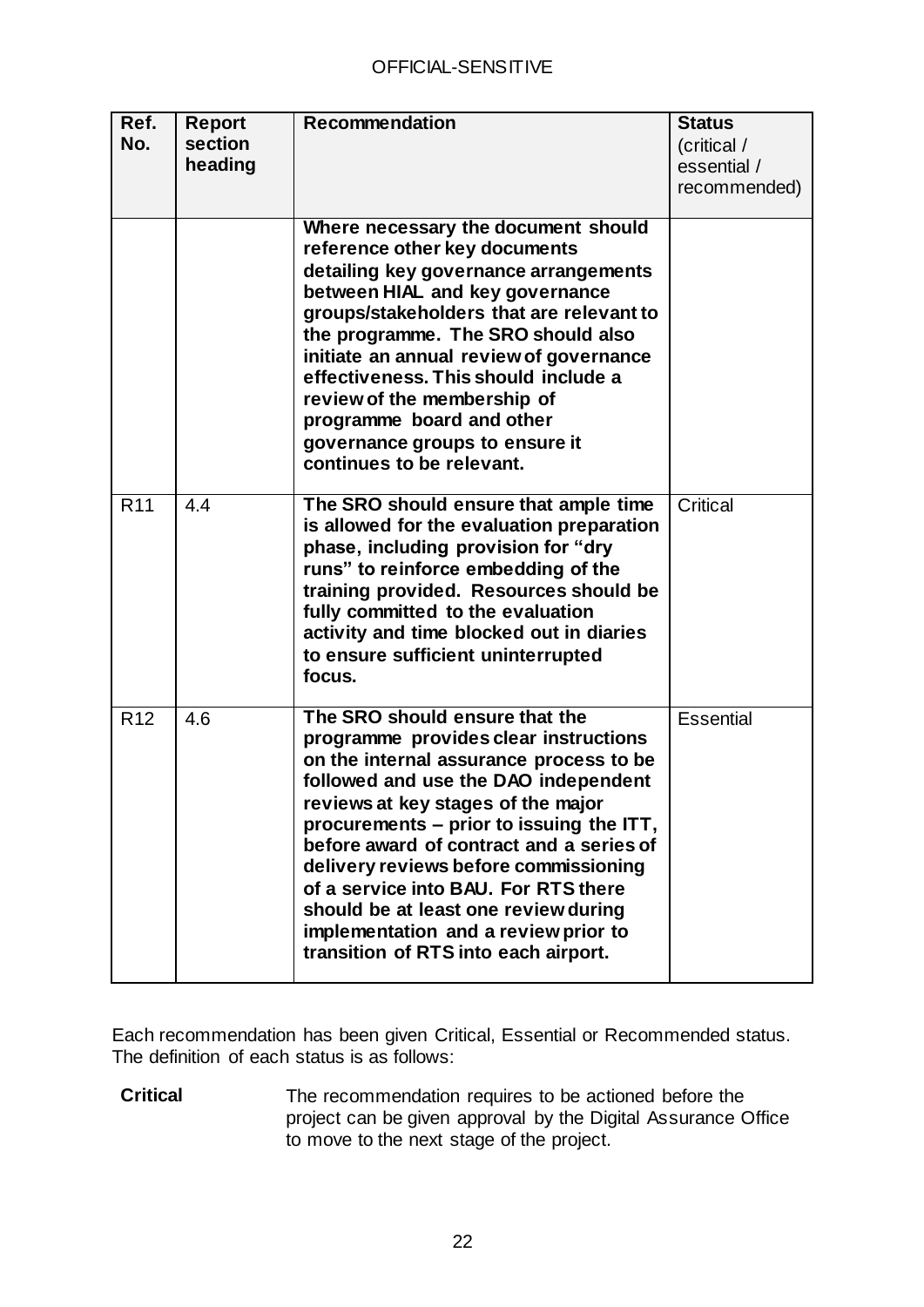- **Essential** The project should take action to address the recommendation before the next Technology Assurance Review or by a timeline specified by the report.
- **Recommended** Potential improvements can be made and the project should plan this activity into their future work to a timeline specified by the report.

The DAO will write to the Senior Responsible Owner following receipt of the report to confirm whether the Review Team's recommendations have been accepted, and, where this is the case, to ask for Appendix to be updated with the intended actions for addressing each recommendation. Thereafter the Senior Responsible Owner is responsible for implementing the actions in response to the recommendations. If the review has identified serious deficiencies or difficulties (including probable failure to meet the planned budget), the DAO will arrange a Review Meeting with key stakeholders.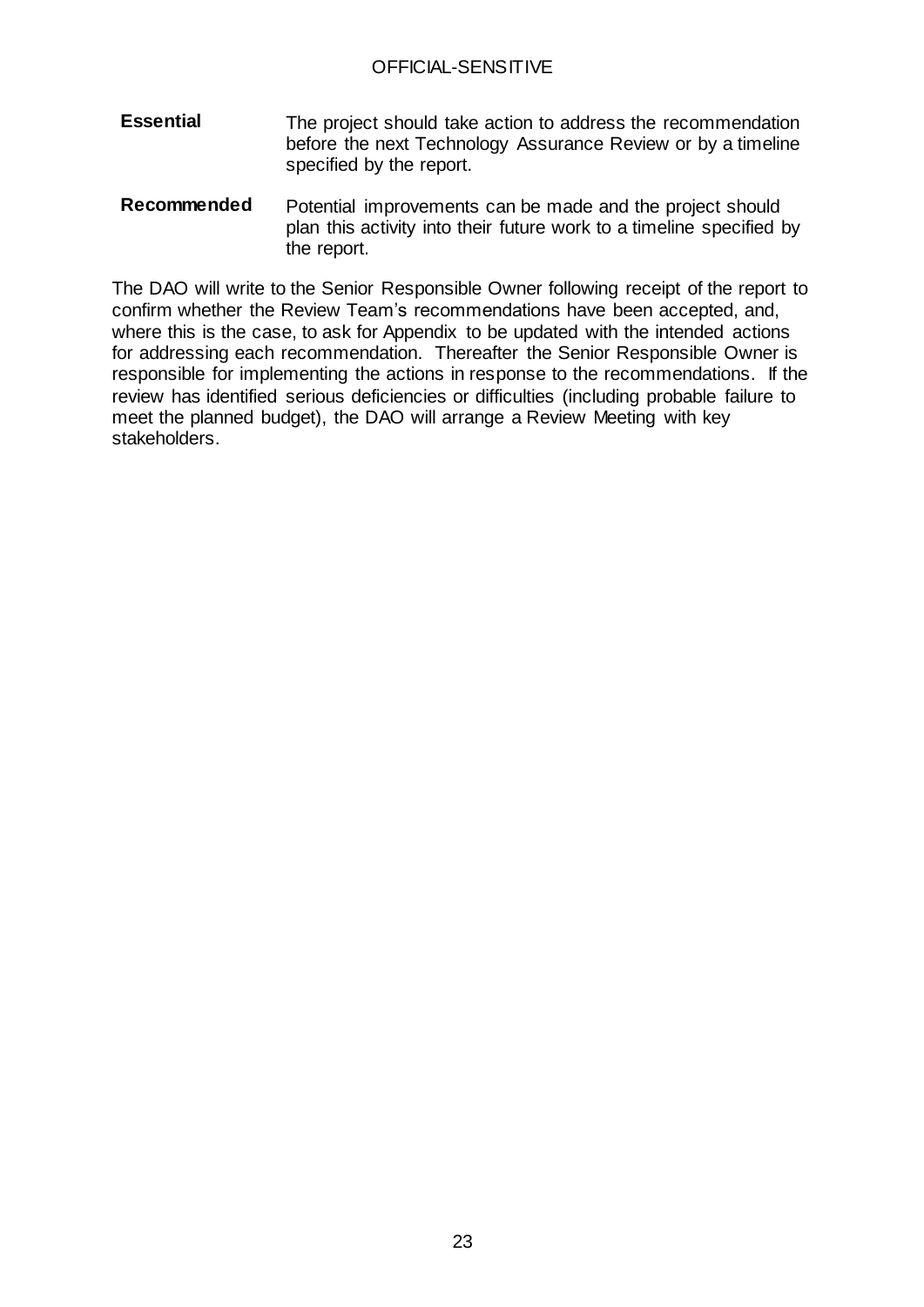# <span id="page-23-0"></span>**Appendix B - Review Team and Interviewees**

<span id="page-23-1"></span>Review Team

| <b>Review Team Leader</b>  | [redacted name] |
|----------------------------|-----------------|
| <b>Review Team Members</b> | [redacted name] |
|                            |                 |

## <span id="page-23-2"></span>List of Interviewees

| <b>Name</b>     | <b>Organisation/Role</b>               |
|-----------------|----------------------------------------|
| [redacted name] | <b>ATMS Procurement Advisor</b>        |
| [redacted name] | Programme Director                     |
| [redacted name] | <b>Interim GMATS</b>                   |
| [redacted name] | <b>Head of Air Navigation Services</b> |
| [redacted name] | Airport Manager                        |
| [redacted name] | <b>Head of Communications</b>          |
| [redacted name] | Head of ICT                            |
| [redacted name] | HR                                     |
| [redacted name] | <b>Chief Operating Officer</b>         |
| [redacted name] | <b>External Consultant</b>             |
| [redacted name] | <b>ATM Project Manager</b>             |